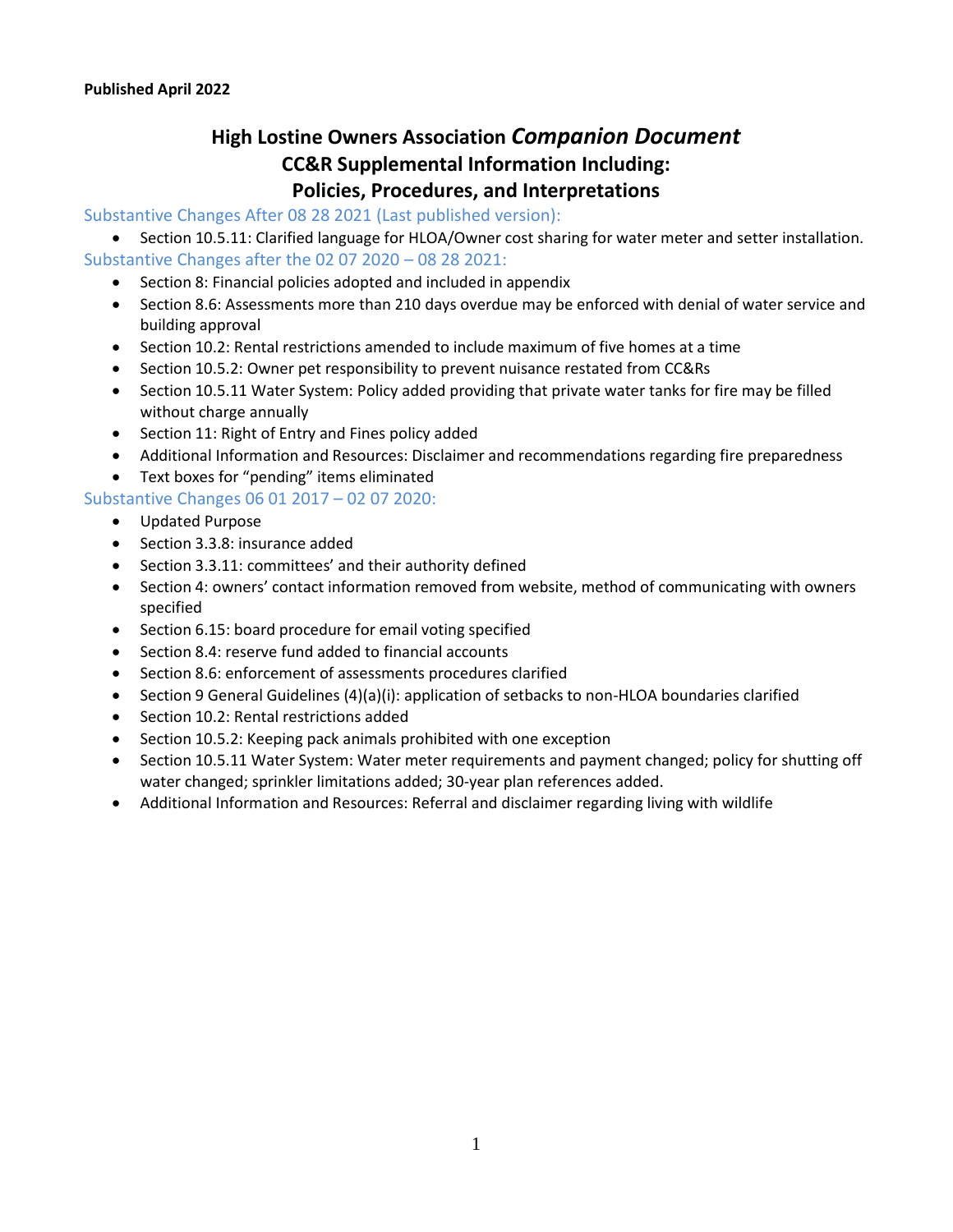## **Table of Contents**

Purpose of This Document

Vision of the High Lostine Owners Association

CC&R Supplemental Material

Section 3: Membership including Association Formation, Duties and Powers

Section 4: Owners

Section 5: Meetings of Owners

Section 6: Board of Directors

Section 7: Officers

Section 8: Assessments and Finances

Section 9: Architectural and Design Control

Section 10: Property Use and Restrictions (Including Water System)

Section 11: Right of Entry; Fines

Common Areas: Tamarack Lane, Lots 1100 and 3500

Conflict/Dispute Resolution Guidelines

Additional Information and Resources

Appendix: Financial Policies and Procedures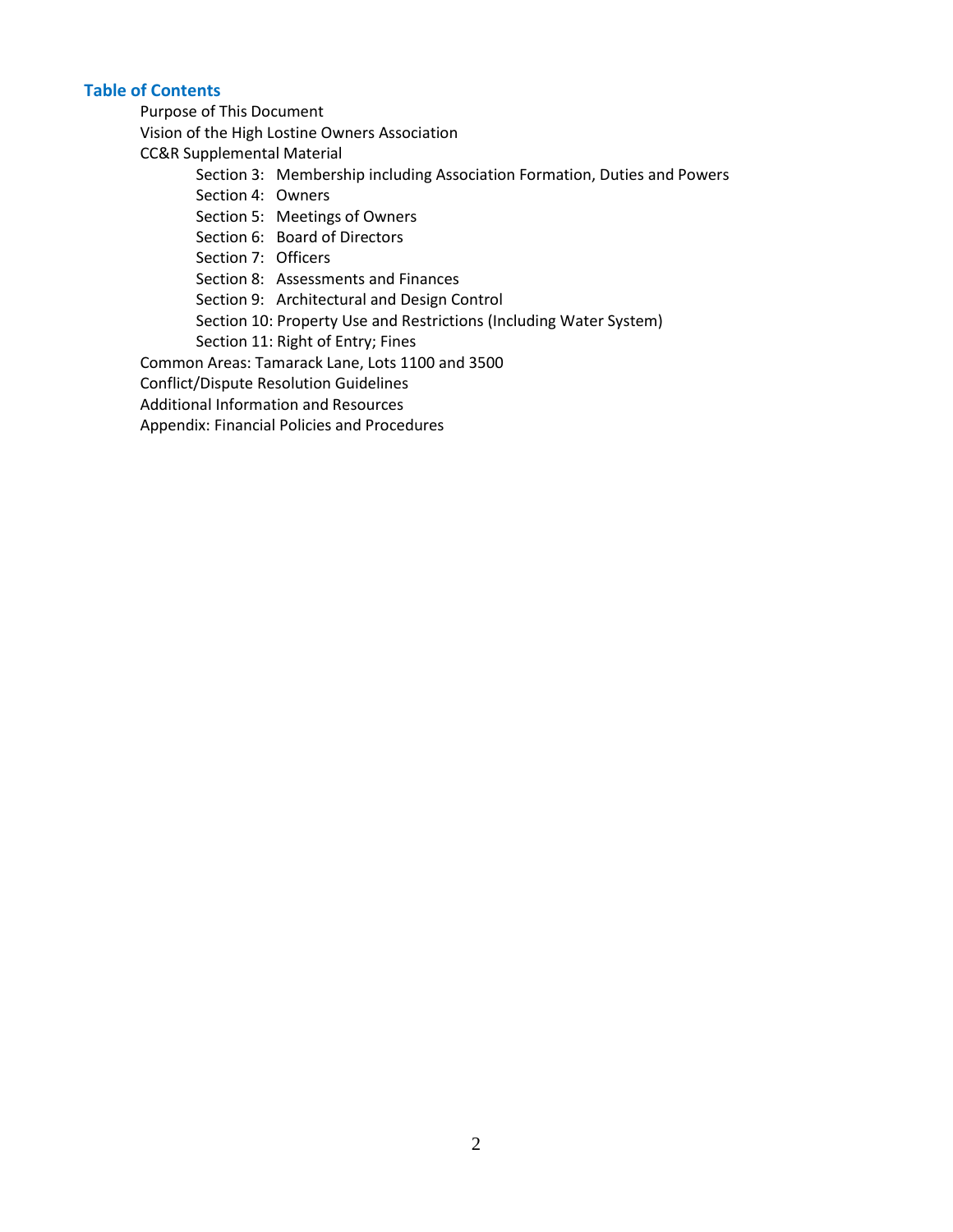## **Purpose of this document**

The Covenants, Conditions and Restrictions (CC&Rs) establish legal limits that accompany the deed to land within the High Lostine Subdivision. These CC&Rs reside at the Wallowa County Courthouse, and are the final, official authority (subject to state and federal laws) in settling issues and disputes regarding how the lots are developed and used. The High Lostine CC&Rs create an Owners Association, and authorize election of a Board of Directors to implement the CC&Rs. The Board accomplishes this by formally adopting policies and procedures, often using committees and owner membership meetings to gather input. The Board, and its officers and committees then implement the decisions.

In most situations, the CC&Rs are straight forward. The Board simply adds details and specificity for issues that are authorized in the CC&Rs. In a few situations, the CC&Rs are confusing, self-contradictory, or impractical. In these cases, Oregon law directs the Board of Directors to act in good faith for the best interests of all the Owners. The Board is prohibited from making decisions that flatly contradict the CC&Rs except in cases where the CC&Rs are not consistent with state or federal law, including court interpretations.

The purpose of this *HLOA CC&R Companion Document* is to consolidate the policies and procedures and decisions that the Board has adopted and implemented over its two-decade history. By creating this document the association is formalizing these decisions and this experience in a single resource. The intent is to create a document that improves continuity, consistency and clear communication with the membership. Consolidating these decisions also makes it easier to manage updates and changes.

**WARNING:** This document references the original CC&Rs when necessary to provide a reference point for the interpretations contained in this *Companion Document*. However, **this document does not restate all of the CC&Rs**. All Owners should have a copy of the original CC&Rs and understand the restrictions on their lots. Material in this document is only included where elaboration of the CC&Rs has been necessary.

One last note on how this document was created. The formality of the Association's processes and procedures has increased as the HLOA has grown. The information contained here was originally compiled in 2017 from minutes and memories of the current and past officers. Specific language and the dates decisions were adopted are documented only for the more recent issues. The authors have summarized older decisions, but have not systematically reviewed all the old minutes for specific language.

Homeowners are encouraged to be thoroughly familiar with both the original CC&Rs and this *Companion Document*, and to bring any issues or concerns to the Board.

## **Vision Statement**

We, the residents of the High Lostine Subdivision, value the natural beauty of the Lostine River Valley with its mountain vistas, forests, abundant wildlife, and pristine river. In part, these most cherished values result from and bind us to the Eagle Cap Wilderness and Wallowa County. We have an obligation to protect and preserve this beauty for future generations. Therefore, we will add to our property values through responsible stewardship with respect and tolerance for the diversity of all our neighbors -- human and others. We want to protect the investment we have made in our property through good stewardship as development proceeds. We promise to abide by our Covenants, Conditions and Restrictions (CC&Rs) and work through our differences as neighbors and friends, honestly and openly, remembering how fortunate we are to be a community at the edge of the wilderness.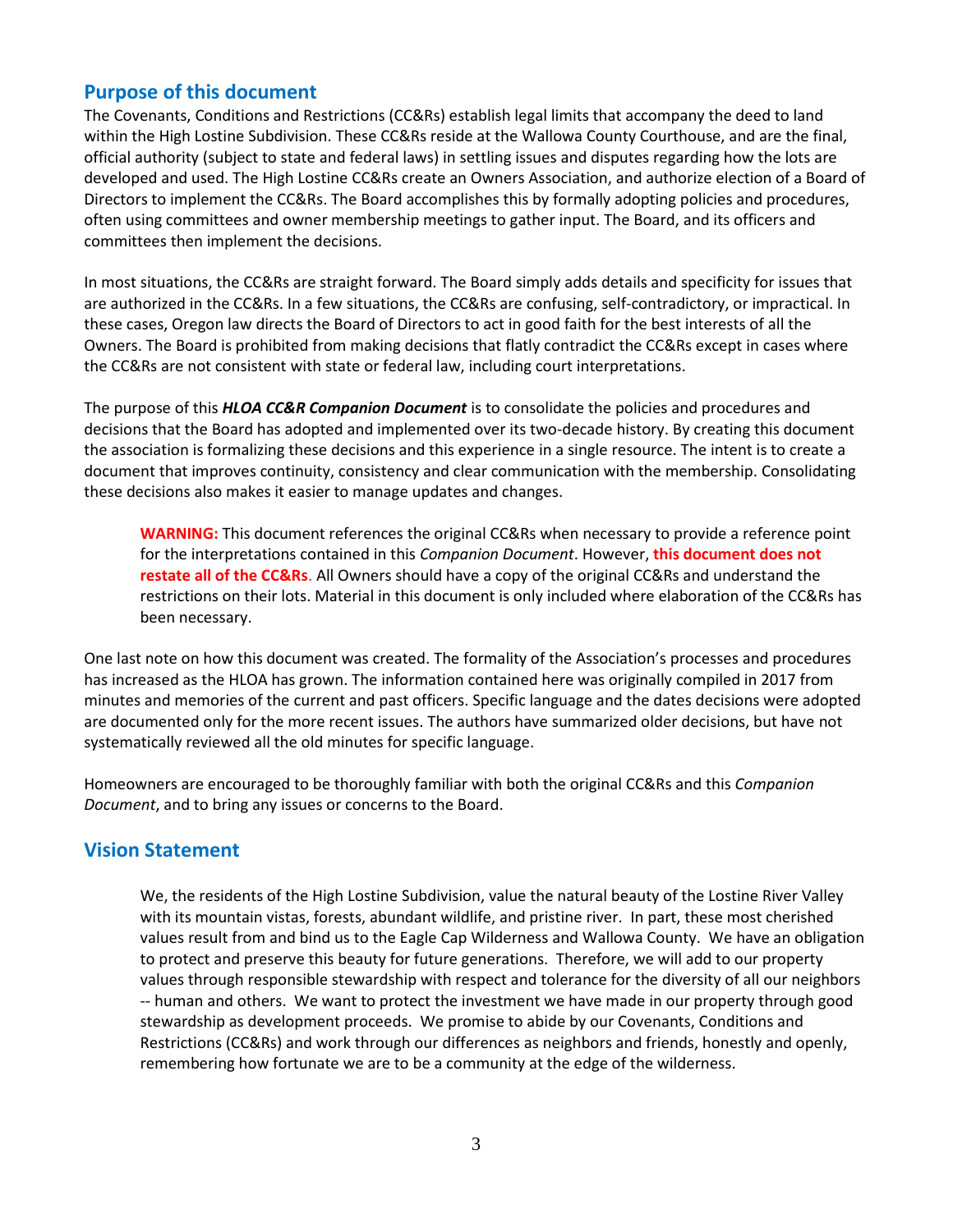## **CC&R Supplemental Material**

## **CC&R Section 3: Association Formation**

3.3.8: The HLOA purchases minimum policies for directors-officers and liability insurance. Payment source may be the general assessment or the water assessment as funds are available.

3.3.11: Committees function under the supervision of the Board. The Water Committee and Architectural Control Committee have decision-making authority formally delegated through written procedures which include provisions for owners to appeal decisions to the Board. The Web Committee, the Weed Committee, the Fire Preparedness Committee, and other ad hoc committees are advisory to the Board. All owners are STRONGLY encouraged to participate on committees.

## **CC&R Sections 4: Owners**

Contact Information: The Association Secretary is responsible for maintaining a list of current owners and their mailing address, consistent with the records filed at the Wallowa County Courthouse. In addition, owners are requested to voluntarily provide phone and email contact information to the secretary to enable emergency contact and to save mailing costs. The detail contact list is available to all members but will not be sold or given to any non-members.

Procedures for Welcoming New Owners: The President, Treasurer, Water Manager and Secretary need to be informed about any new owners. The Secretary sends a welcome packet directing the owners to the website, emphasizing the importance of following the CC&Rs and highlighting information about the water system and procedures and restrictions regarding any development or building on lots.

## Communication with Owners:

Website: The *HighLostine.com* website is managed by an owner volunteer under direction of the Board. The President, Committee chairs and the secretary are responsible for giving the content to the webmaster.

Post Office Box: HLOA maintains a post office box for official correspondence, and the officers are responsible for picking up mail and distributing it appropriately.

## **Policy for Method of Communicating with Members (Approved 4/13/2018)**

## **Formal Communications**

- **Invoices for assessments**. The Treasurer sends all invoices by US Postal Service paper mail. (See Section 8 regarding late payments.)
- **Meeting notices.** Secretary sends notice of annual meeting with the agenda, additional reports, map, list of owners, and previous minutes.
	- o Send the information by email to people who have provided an address, requesting confirmation of receipt by \_\_(*date*)\_\_\_
	- o Send follow-up to selected people who are known to read email
	- o Mail a paper copy to those who don't respond. (required by law)
- **Notice of individual violations** are delivered as paper mail either in person and/or by US Postal Service.
- **Legal action notices** are sent by certified mail.
- **Ballots.** Electronic communication is never used. See separate procedures in Section 5.1.4.
- **Documentation**. All formal communications are recorded with the HLOA records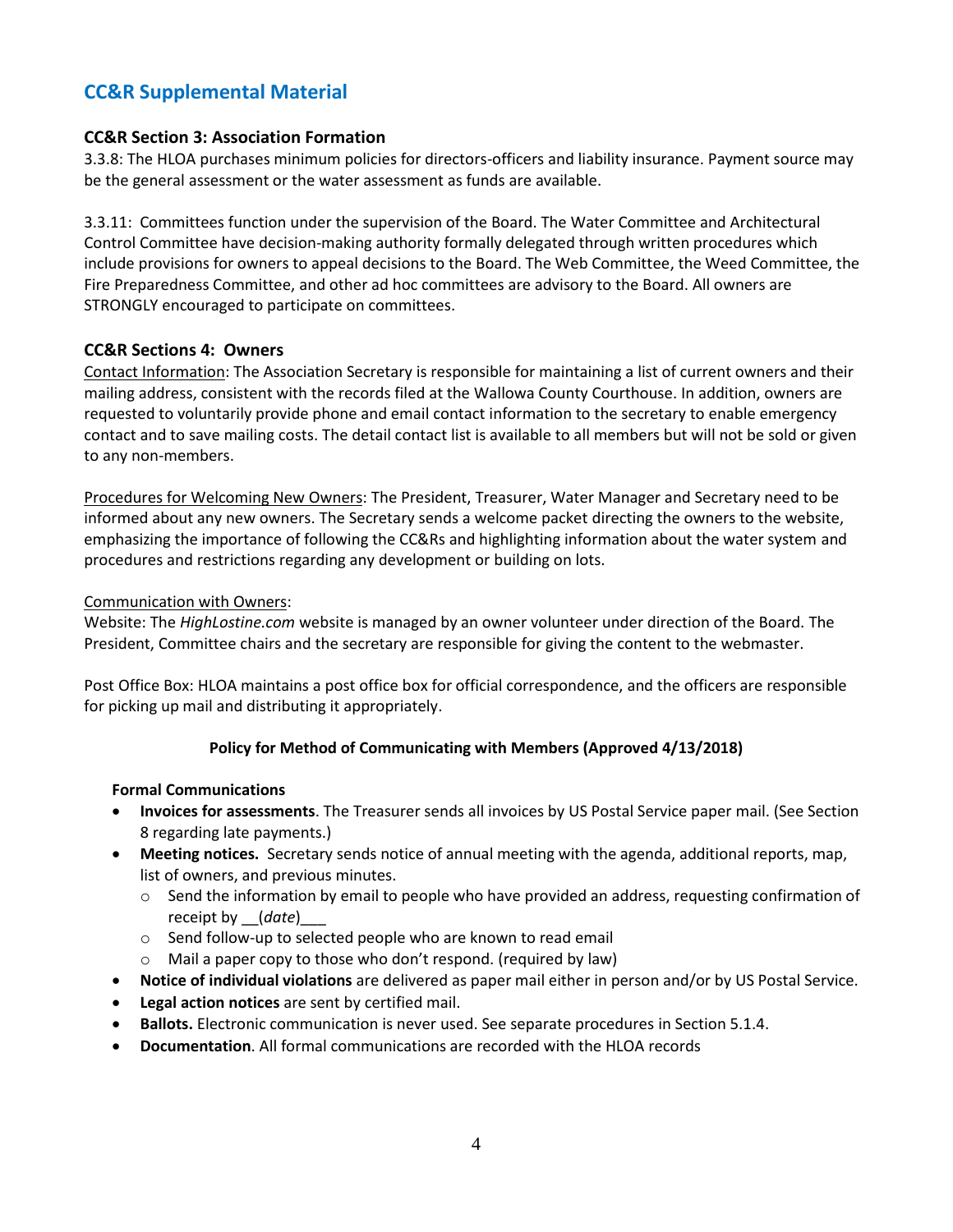## **Informal Communication**

Newsletters and updates may be sent by the directors, officers and committees to people with email addresses on file. These are not recorded with the association records.

## Membership and Voting:

The person or people who own one or more lots in the subdivision are considered ONE owner and have a single membership and a single vote in most association matters. In the case of an association member who owns more than one lot, the owner has one vote per lot owned for two matters: electing Directors to the Board and for changing the CC&Rs.

## **CC&R Section 5: Meetings of Owners**

5.1 The Membership meets once per year to elect the Board, to learn about Board and committee activity, and to provide advice and input about issues. The date for the meeting is set in the preceding fall by the board, usually held in late April or early May. (The meeting is required to be held before June 27.) The meeting date is posted on the website. Attendance of all lot owners is strongly encouraged. The annual meeting is usually accompanied by a work party and a potluck to encourage all owners to be engaged in maintaining our common assets and sense of community. Guest speakers are sometimes invited to discuss issues relevant to owners.

5.1.3 The secretary provides a model proxy with the meeting notice, along with instructions for how it should be filed.

5.1.4 The interpretation of "quorum" is ambiguous. For the purpose of electing the five Directors, a quorum is the presence of or proxy for owners of 33% of lots. For other purposes a quorum is 33% of the owners. Oregon statute provides a procedure for owners associations to proceed with decision making in the absence of a quorum. As required, the Secretary includes a reference to this procedure in the meeting notice. Obtaining a quorum at the annual meeting has not been a problem in recent years.

## **Ballot in lieu of a meeting**

Oregon law provides a mechanism for owners' associations to vote by mail rather than in a face-to-face meeting. This is important to the HLOA because so many members do not reside locally. Following is the HLOA procedure:

Procedure for Voting by Ballot in Lieu of Meeting (appvd 11/20/2016)

- This procedure shall be used when a vote during a meeting of the association is not practical, e.g. when the percentage of votes required exceeds the number of owners usually in attendance at a meeting, or at any other time the Board determines it is appropriate.
- ◆ The CC&Rs specify when owners are entitled to a single vote versus a vote for each lot owned. Ballots shall be uniquely prepared for each lot or each owner as appropriate, with a signature line and affidavit for the owner to certify that they are entitled to cast the vote(s). Return envelopes will also uniquely indicate the lot number(s) on the outside to facilitate tracking and reminder calls.
- Voting information, instructions including a date by which the ballot is to be returned, a stamped return envelope to the association's Lostine post office box, and the unique ballots, shall be sent to all owners by first class mail by the secretary.
- The Board may ask volunteers to contact all owners who have not returned ballots in a timely manner to encourage full participation. In the event a ballot was not received or is lost by an owner, the Board may send second ballots.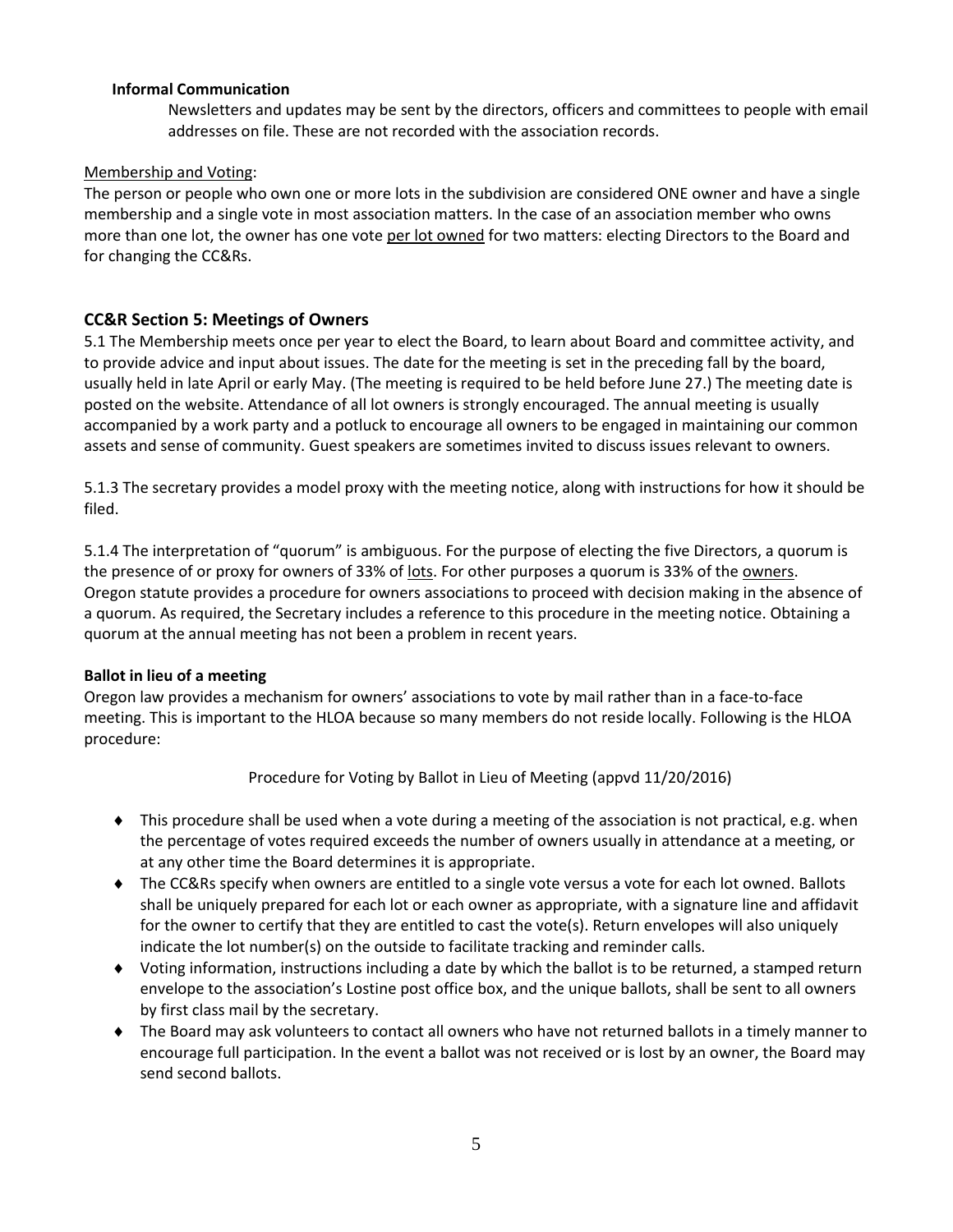- $\bullet$  Ballots will be held, unopened, by the person picking up the mail at the Lostine post office until such time as the president determines they will be counted. In no case shall that date be more than 30 days after the date the ballot was due.
- Votes will be counted by a committee composed of the association president, an owner not serving on the Board of Directors, and an association officer, on a date agreeable to all.
- The names of voting owners, and the total results, shall be officially recorded, but not how individual owners voted. Any owner may request to be present when votes are tallied by contacting the association president by phone.
- In order for a ballot to be counted the ballot must have a signed affidavit and must be postmarked no later than the day the count takes place.
- The secretary shall prepare minutes for "Ballot in Lieu of a Meeting" listing the names of owners returning ballots and the final vote tally for approval by the Board. This shall constitute "written approval of (*specific percent*) of the membership" as required by the CC&Rs. (The relevant percent is determined by the type of vote.) These minutes will be kept with the corporate records and be made available to the membership. After approval of the minutes by the board the ballots will be destroyed.
- In unusual circumstances, or at the initiation of a request from 10% of the members before the ballots are counted, a secret ballot procedure may be administered. In the case that a secret ballot method is chosen prior to mailing, the signature affidavit will be attached to the outside of a second security envelope, rather than to the ballot itself. In the case that a secret ballot method is chosen after ballots are mailed, an additional party will be responsible for opening the envelopes and giving the ballots to the counting committee with the identifying information removed.

## \*Note:

Oregon law requires a secret ballot only if 10% or more of the owners request a secret ballot within proscribed time frames after notification that a vote will be taken. In general the HLOA expects owners to be willing to share their votes and views with others.

## **CC&R Section 6: Board of Directors**

The Association acts through the Board. The Board attempts to make all its activities open to the membership, while also respecting the privacy of individual owners. Discussions of individual owners, such as financial issues and complaints, do not include names or lot numbers in the minutes except in sealed envelopes accompanying the minutes. Confidential correspondence is also kept in sealed envelopes with the minutes. The Board distributes an annual summary of its decisions to the membership for informational purposes. Minutes are not routinely distributed to the membership, but upon written or email request, the Secretary will make minutes available to a member after screening them for confidential issues.

6.3 The HLOA encourages a mix of resident and non-resident owners to serve on the Board at the time of election or when filling vacancies to encourage representation of all interests.

6.6 The Board meets immediately after the annual membership meeting to elect the President, Secretary and Treasurer and to appoint committee chairs. This fulfills the required "official annual meeting of the Board". In addition, the Board meets immediately prior to the annual membership meeting and once in the fall. The Board may hold additional meetings as business requires.

6.11 Proxies. The Directors serving on the Board are accountable to the membership for their decisions. Although the CC&Rs permit Directors to vote by proxy, this is not permitted by Oregon law. How each Director votes on every issue is included in the minutes.

6.15 Voting by EMail.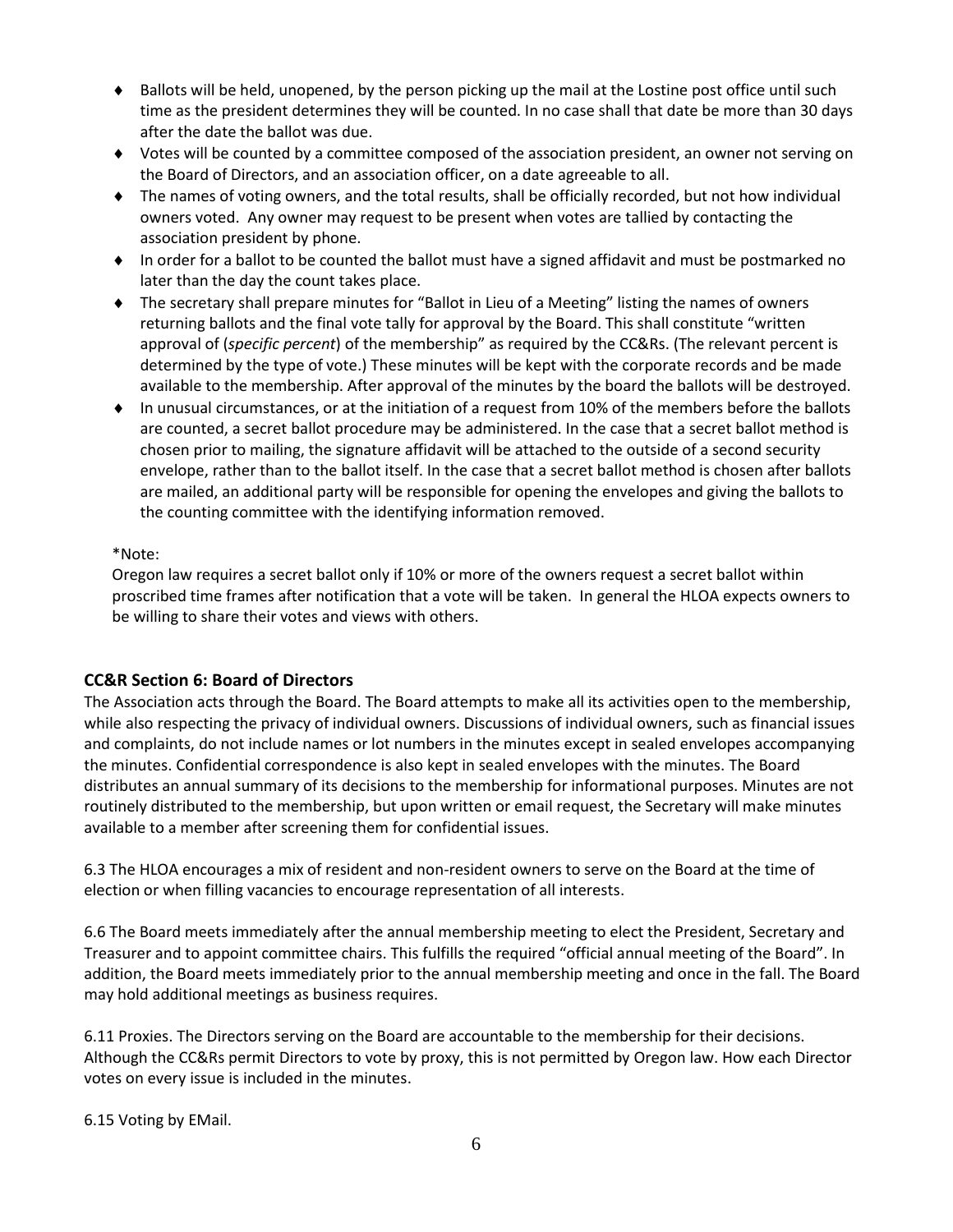## **Procedures for Board Voting by Email** (Appvd 04/13/2018)

The HLOA board may vote by email when a decision is required in a timely manner and the board is unable to convene in-person prior to the next scheduled meeting. Voting by email is not optimal, thus its use will be limited to the following criteria:

- Urgent issues that cannot wait until the next scheduled board meeting,
- Sufficient discussion has already occurred,
- Issues limited in scope and complexity that require little discussion.

The following procedures must be followed for the vote to be considered valid:

- 1. The issue (or motion) is presented to all board members simultaneously via a group distribution including directors and officers.
- 2. An opportunity for discussion with a time limit is given before or after a motion is presented. All members must be copied on all questions or comments. Board members must use "reply all" so that all discussion is transparent and it must follow the same email thread.
- 3. Once the discussion has concluded, the issue should be brought to motion and seconded with a confirmation by the president or secretary.
- 4. A new email thread should be started. The subject/title of the new thread should follow the format, "Motion on xxxx." The full motion must be written in the email with a deadline for voting included.
- 5. Members vote by replying Yes, No, or Abstain. Members must "reply all" when voting. If a board member fails to respond or vote, then the issue cannot be taken up by email and must be moved to an in-person meeting.
- 6. The secretary will confirm whether the action has passed or failed by email to all directors.
- 7. If the decision is unanimous the motion passes. If it is not, then it fails or can only be taken up again at an in-person board meeting.
- 8. The results of the vote will be read into the minutes at the next scheduled board meeting.

6.19 Board members are notified of meetings via email unless they have notified the President and Secretary that written notification is necessary.

## **CC&R Section 7: Officers of the Association**

7.1 In order to reduce the burden on our volunteers the Board splits the duties of the Secretary as authorized in the CC&Rs into two separate positions: Secretary and Treasurer. The Board traditionally appoints non-Directors to these two officer positions.

7.6 The directors and officers and committee chairs are reimbursed for their expenses, but are not otherwise compensated.

7.9 The Board does not issue certificates of membership because of our small size. In the event of a conflict regarding ownership, the county records prevail.

## **CC&R Section 8: Assessments**

8.1 The General Annual Assessment amount is set by the Board in the fall to cover the expected expenses for the next calendar year. The Board maintains only a small additional balance in this general fund. General assessment invoices are mailed by the Treasurer in January. Traditionally the assessment has been \$100-\$150 per year. \$150 is the maximum allowed in CC&Rs.

8.2 Special Assessments. By written ballots the owners have authorized special assessments of various amounts to support the maintenance and operation of the High Lostine Owners Association water system. The current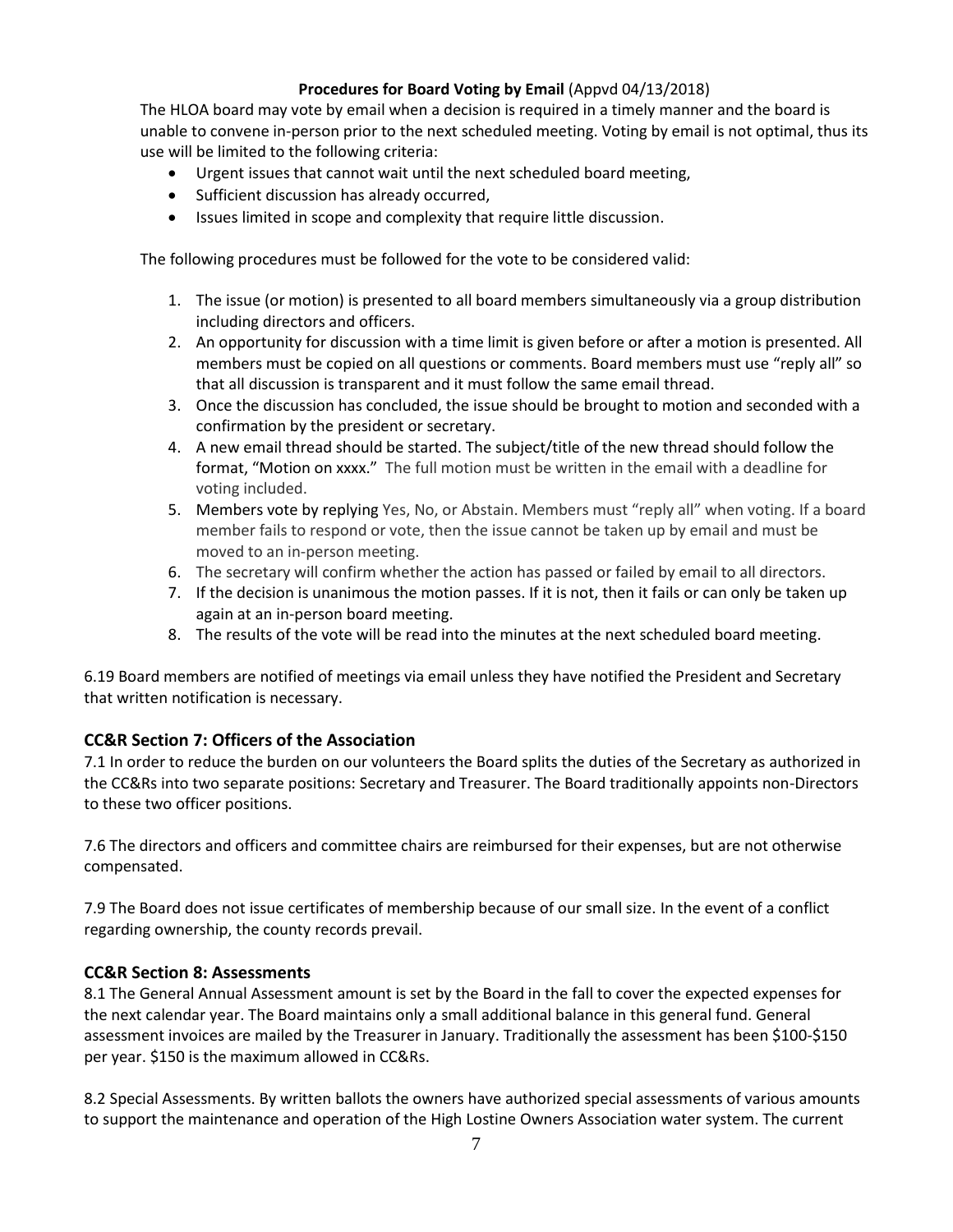assessment (approved 02/2016) authorizes the Board to set two annual fees: (a) base-rate-per-lot water fees and (b) water-usage fees. The amounts of the fees are set as reasonable and necessary to ensure the long-term functioning of the water system, and to comply with all laws and regulations as the community grows. The Board is required to annually report to the Owners on all water expenditures and the rationale for setting each assessment. This is usually done at the annual membership meeting. The Board sets the rates in the spring based on budgets and recommendations from the Water Committee. The base amount is due from owners in June for the next 12 months; the use amount is billed retrospectively for April 1 to March 31. The Board sets rates at a level that will cover operating expenses, prepare for emergency breakages, invest in capital improvements, and contribute to a reserve fund for long-term system needs.

8.4 Record of Assessments. The secretary is responsible for recording the authorization of assessments in meeting minutes, which are kept with corporate records at the office of Baum Smith, LLC, in La Grande. The treasurer keeps records of expenses, assessment payments and deposits funds in separate bank accounts for (a) general funds, (b) water system and (c) water system capital reserve funds. The Treasurer reports revenues and expenditures to the Board at least semiannually, and to the membership at the annual meeting. The Treasurer assures that property taxes are paid on HLOA common lots and that the HLOA accounts are reviewed annually by a qualified bookkeeper. In October 2020 the Board adopted comprehensive policies and procedures for managing the associations' finances. These are included as an *Appendix* at the end of this document.

8.6 Enforcement of assessments. The Board attempts to accommodate reasonable requests to delay payments based on hardship. The Board also acts as a good steward on behalf of the entire ownership by collecting all of the payments that are owed. Reconciling these two principles is a delicate balance requiring diplomacy and respect. Following is the Boards enforcement schedule.

## **Overdue Assessments Policy Revised (**Approved 02 02 2020)

Assessments to members are due 30 days after an invoice is sent. For assessment invoices to members that are more than 150 days past due the HLOA will apply an additional "Late Payment Penalty Fee" of 10% of the original amount of the unpaid invoice(s). The Board may waive this fee if the owner responds within 30 days to pay the outstanding amounts and/or to work out a payment plan with the Treasurer. If an owner fails to make payment or a payment plan within 30 days, an additional "Late Payment Penalty" equal to the original penalty will be cumulatively added to the balance due every month. Implication: after the original 150 days plus 10 "late billing" months the owner's amount due will be twice the original amount. The Board may take more aggressive measures, such as adding interest and collection costs, and/or filing a lien if the cycle continues unaddressed by the owner. The owner may request a hearing with the Board.

| Day | Formal<br><b>Sender</b> | <b>Content</b><br>"This is your"                                                         | Warning                                                                                               | Late<br><b>Payment</b><br>Charge<br>(Additive) | <b>Postal</b><br>Tracked/<br><b>Certified</b> |
|-----|-------------------------|------------------------------------------------------------------------------------------|-------------------------------------------------------------------------------------------------------|------------------------------------------------|-----------------------------------------------|
|     | Treasurer               | Original Bill. Due in 30 days.<br>Please pay promptly or request a<br>payment plan       | None                                                                                                  | None                                           | <b>No</b>                                     |
| 60  | Treasurer               | Polite Reminder. Offer payment<br>plan. Need a response within 30<br>days                | To avoid late payment penalty<br>fees please pay promptly                                             | None                                           | No.                                           |
| 90  | Treasurer               | Second reminder. Offer payment<br>plan. Need a response within 30<br>days                | Please avoid the 10% late<br>payment penalty fees.                                                    | None                                           | No.                                           |
| 120 | Treasurer               | Final request for late payment.<br>Offer payment plan. Need a<br>response within 30 days | Referring to Board for collection.<br>This will result in late payment<br>penalty fees of 10% of your | None                                           | Yes                                           |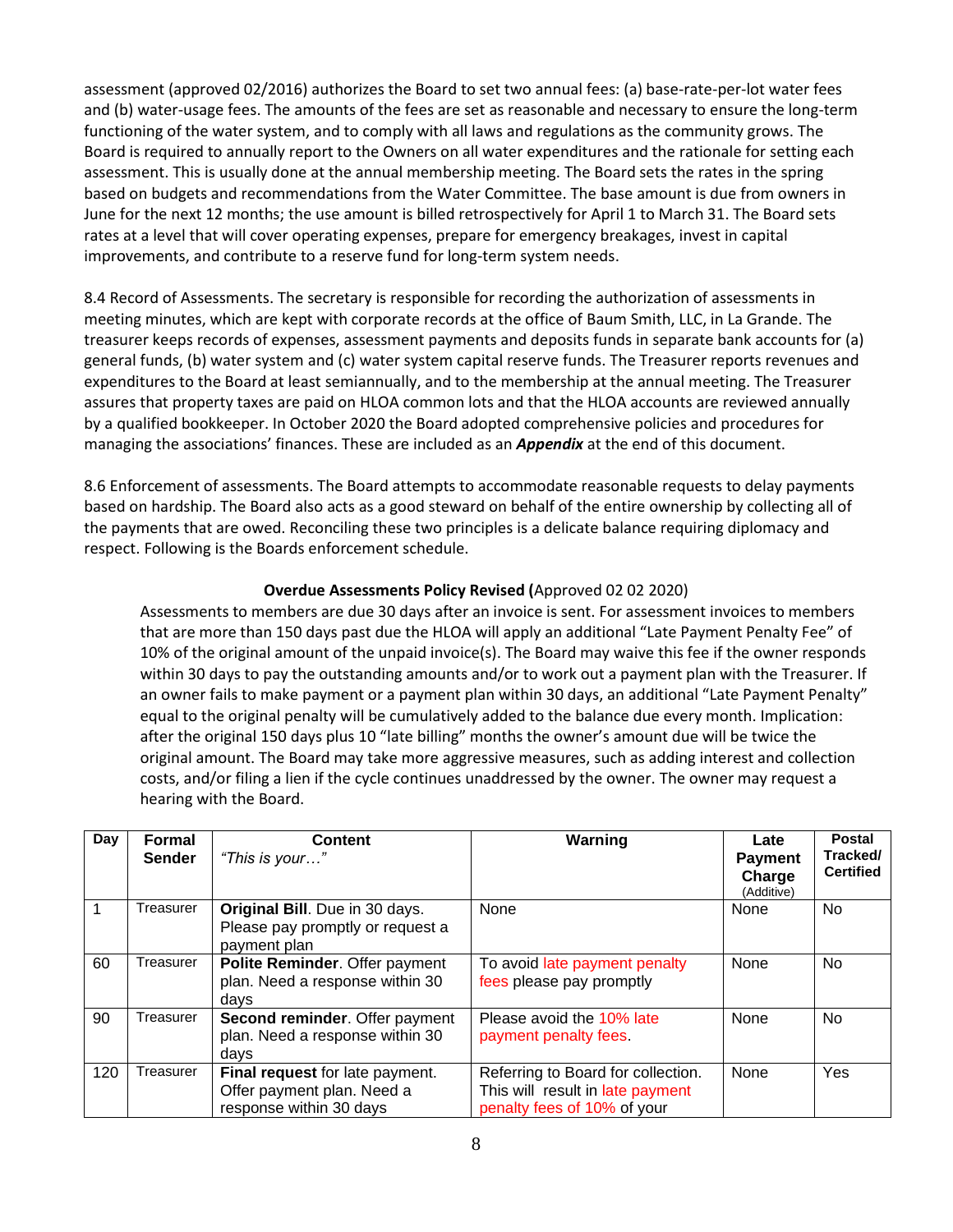|            |                |                                                                                                                                                                                                                             | invoices that are >150 days in<br>arrears (\$xxx)                                                                                                                                                                         |                                                                            |     |
|------------|----------------|-----------------------------------------------------------------------------------------------------------------------------------------------------------------------------------------------------------------------------|---------------------------------------------------------------------------------------------------------------------------------------------------------------------------------------------------------------------------|----------------------------------------------------------------------------|-----|
| 150        | "The<br>Board" | Notice of implementing late<br>payment penalty charges. (\$xxx)<br>has been added to you bill. This is<br>10% of outstanding invoices >150<br>days. Offer payment plan. Fine will<br>be waived if you respond in 30<br>days | This same late payment penalty<br>fee (\$xxx) will be additionally and<br>cumulatively added every month<br>your account remains in arrears.<br>Also provide warning if new<br>invoices are reaching the 150 day<br>mark. | $10\%$ of<br>original<br>invoices<br>that are<br>$>150$ days<br>in arrears | Yes |
| 180        | "The<br>Board" | Second notice of escalating late<br>payment penalty charges. (\$xxx<br>+ \$xxx=\$yyyy) has been added to<br>you bill. This is + 10% of original<br>invoice amounts added last month<br>plus an additional 10% (total 20%),  | Your bill will continue to increase<br>\$xxxx every month you fail to take<br>action.                                                                                                                                     | $+10\%$ of<br>original<br>invoice<br>amounts<br>(total<br>20%)             | No. |
| <b>ETC</b> | "The<br>Board" | Third notice etc.                                                                                                                                                                                                           | Etc.                                                                                                                                                                                                                      | Etc.                                                                       |     |

**Additional Overdue Assessment Penalty** (Approved 10 03 2020)

At 210 days delinquent the Board may exercise the option to deny present or future access to the water system and/or deny approval of any structural development on the property.

Implementation Notes:

- The Treasurer has some flexibility if exact number of days must vary. The Treasurer is encouraged to enlist a second party to help with billing if necessary to keep a consistent billing schedule.
- Treasurer may add phone calls and visits to encourage payment if productive.
- The Board has latitude as to what constitutes a satisfactory "payment plan". Considerations may include whether this is a primary residence, known health and financial hardships, past payment history, responsiveness, cooperation and other factors.
- Penalties may or may not be retroactively waived in certain circumstances depending on owners' good faith efforts and special hardship.
- As new invoices become >150 days late, 10% of these amounts are added to the monthly "Late Payment Penalty Fee" for that owner.

The Board has policies for not charging for water use due to a leak in an owner's service line, shutting off water when a leak is identified, for filling fire preparedness tanks, and for shutting off water due to non-payment of water assessments. See Section 10.5.11 below.

## **CC&R Section 9 Architecture and Design Control**.

The Architecture Control Committee (ACC) is an important committee that the Board authorizes to carry out duties of the HLOA. The chair and members are appointed each year with attention to representing the range of views held by the membership. The chair regularly reports activity to the Board and the membership. The ACC is not authorized to make new guidelines without Board approval. In the event that applying and/or enforcing the guidelines addresses new issues, becomes controversial or is adversarial, the issue is directed to the Board for policy development or other action. The ACC meets as needed (in person or electronically) to review and respond to applications in a timely fashion specified below in the procedures.

As authorized in the CC&Rs the ACC has advised the Board to adopt a number of guidelines and procedures for implementation. The Committee keeps th[e www.HighLostine.com](http://www.highlostine.com/) website up-to-date with contact information, forms and notices. Following are the items that have been approved by the Board to guide the Committee in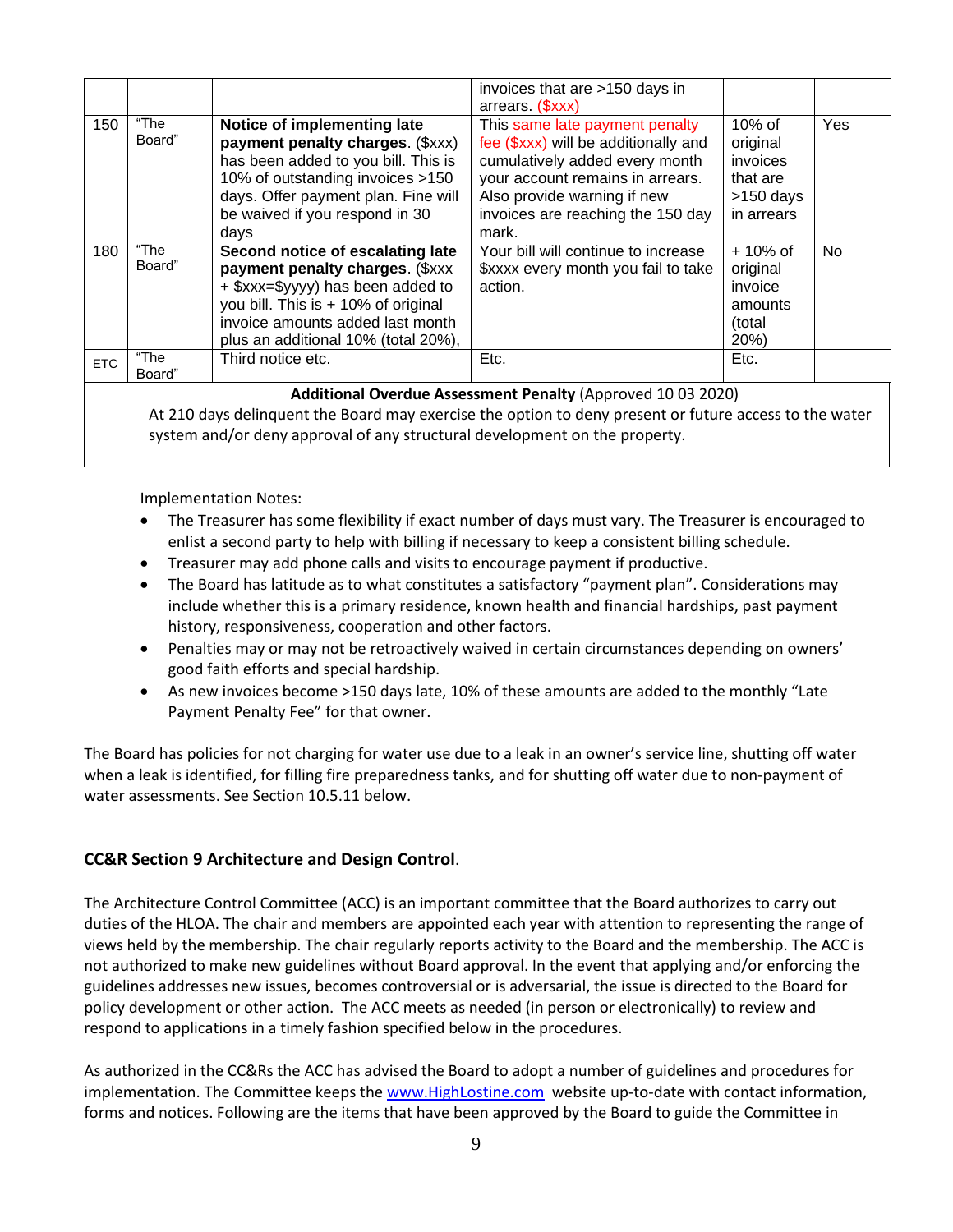carrying out its duties. Only the **additions** to the CC&Rs are included here; there are numerous other restrictions contained in the CC&Rs.

Architectural Control Committee: Intent, Guidelines, and Process (Revised May 2012)

## **Statement of Intent.**

The intent of the ACC is to ensure that all lot improvements (a) reflect adequate quality of construction, (b) utilize Northwest-style materials and colors that blend with the natural surroundings, (c) are compatible with existing structures on the applicant's lot and the High Lostine in general, and (d) honor property use restrictions set forth in the High Lostine Covenants, Conditions, and Restrictions (CC&Rs). Homeowners have a responsibility to review these documents prior to submitting an application to the ACC and prior to making improvements.

## **General Guidelines for Construction of Improvements.**

1. The ACC shall receive an application prior to improvements to a lot, which are defined here as all structures (residence, parking structure, shed, and other outbuildings), fences or other screens, and exterior lighting. The term "improvements" refers to both new construction and modification of existing structures. The term "application" in this document refers to "Application for ACC Approval of Lot Improvements and Building Plans" (se[e www.HighLostine.com](http://www.highlostine.com/) for forms).

2. The Wallowa County Planning Department (WCPD; phone [541-426-4543](tel:541-426-4543)**)** should be contacted for the proper permit(s) when construction is being planned. WCPD should be consulted for all improvements, including those that do not require a contractor (e.g, installation of prebuilt sheds, wood storage units, etc). Floor plan and elevations submitted to WCPD can also be used when submitting an application to the ACC. Approval by the County does not imply or guarantee approval by the ACC, as High Lostine regulations and guidelines may be more restrictive.

3. Hookup to the High Lostine water system may occur before or during new construction or the addition of improvements. However, owners are reminded that an "Application for Connection to the High Lostine Community Water System" (Section 10.5.11) must be submitted and approved prior to a water hookup.

4. The following restrictions also apply to improvements (see the application and below for complete details).

- (a) All improvements except for lot perimeter fences are to be set back from lot boundaries (measured at right angles) a distance of at least 25 feet and from the high-water mark of streams and rivers a distance of at least 100 feet.
	- (i) The 25 foot setback for structures applies only to lot lines between HLOA neighbors, and not to the outside property boundaries. For outside property boundaries with non-HLOA land owners the county, state, and federal law, rules and regulations apply. The HLOA has no role in interpreting, monitoring or enforcing these boundaries. (Appvd 9/2017)
- (b) The majority of the structure must have a roof pitch of 4/12 or greater.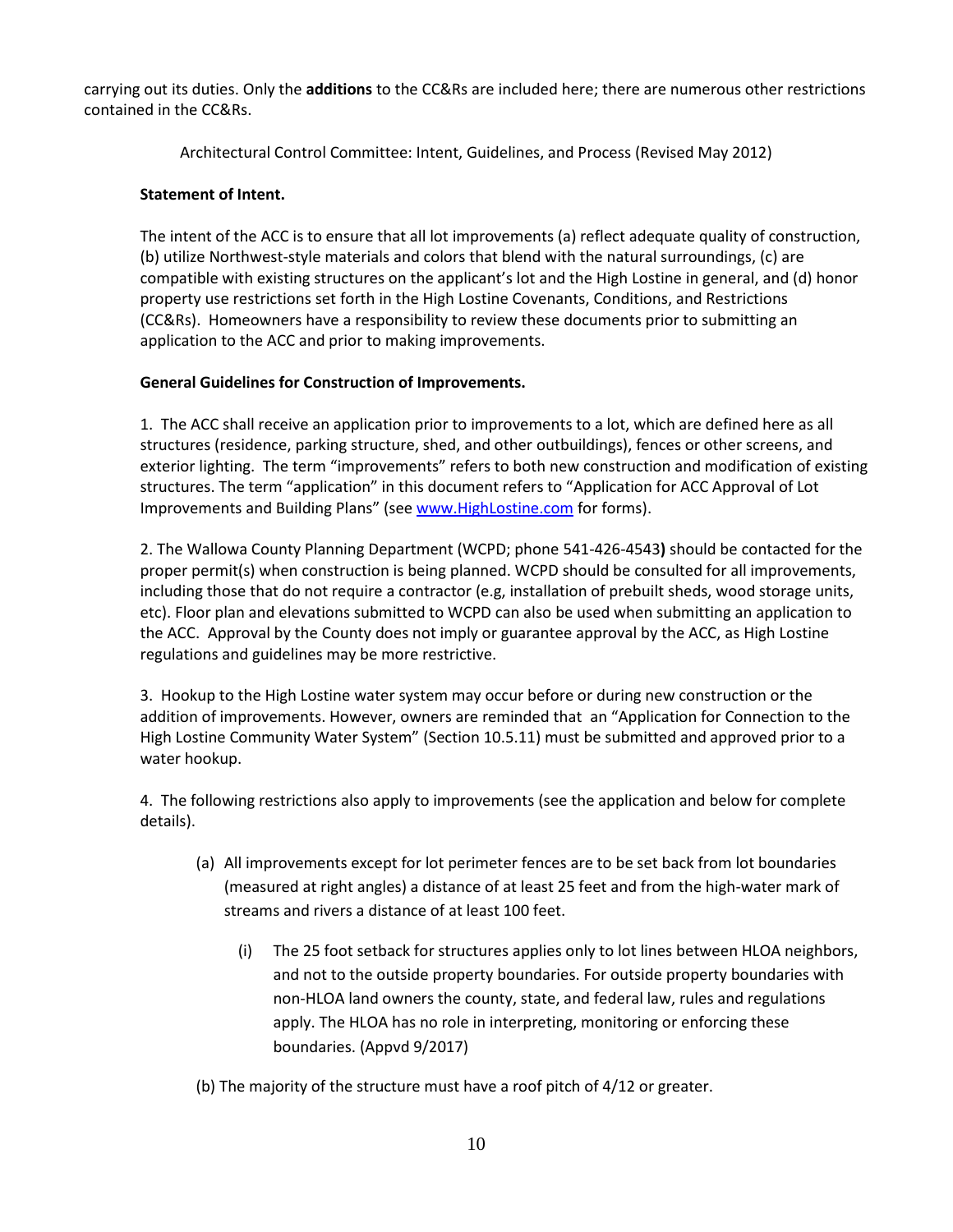(c) The height of any structure cannot exceed 32 feet from the highest point of grade (backfill or terrain contacting the foundation).

(d) Fences should consist of natural materials native to, or consistent with, the natural environment, such as poles, boards, stonework, or a combination thereof.

5. In all cases, owners should be considerate of their neighbors. Any RVs, equipment, tarp-covered wood piles, garbage cans, tanks, and similar items should be placed in the least obstructive point in terms of visibility to neighbors and roadways. Please use restraint in the wattage, number, and utilization of exterior lights, and use reflectors that direct light downward.

## **ACC interpretations of the CC&Rs** (Approved 04/28/2000)

The Architectural Control guidelines in the CC&Rs for the High Lostine Owner's Association provide general language related to maintenance of the appearance of lots that is open to interpretation by the ACC. The decisions described below were made 1) in light of the perceived intent of guidelines, 2) to extend these guidelines with some specificity where it appeared warranted, and 3) to modify the guidelines where their intent appeared contradictory to the safety and best interests of the subdivision and the surrounding forest.

1. Trailers, fifth wheels, campers, tractors, and non-routinely used vehicles. Every attempt is to be made to keep trailers, fifth wheels, campers, tractors, and non-routinely used vehicles as inconspicuous as possible so as not to negatively impact the natural beauty of the forest surroundings and the residential atmosphere of the neighborhood. Whenever possible, some form of visual screening is to be created by either evergreen natural plantings or by manufactured materials of matching or harmonizing color to the natural surroundings.

If unable to effectively provide such screening, trailers, fifth wheels, campers, and non-routinely used vehicles are to be parked behind or beside the main structure on the lot so as to lessen the visual impact from the public way. Any constructed protective structure for such vehicle(s) is also to be located adjacent to the main structure on the lot to lessen the visual impact from the public way, and must be approved by the ACC.

It is understood that such vehicles often require level ground or creation of a pad. Owners are therefore encouraged to submit pad or footprint plans with their main dwelling building plans to the ACC prior to construction. Owners of existing dwellings must also submit plans of vehicle storage structures for ACC review. Please feel free to consult a member of the ACC in advance should you have any questions or concerns.

2. Wood and metal signs. The CC&Rs indicates that signs are to be small and unobtrusive and the language might be interpreted to limit the type of material used in such construction. The CC&Rs do state that there should be no more than one sign per lot. The ACC has interpreted this prohibition as pertaining to the posting of commercial signs as no business is to be established within the development. In the survey, several homeowners identified that their signs might be in violation of this rule. These were signs identifying the owners and the address and signs indicating that there should be no trespassing or similar warnings (e.g. beware of the dog). In the opinion of ACC such signs are deemed acceptable as long as they are of a size deemed reasonable for these purposes and they are not lighted in any way.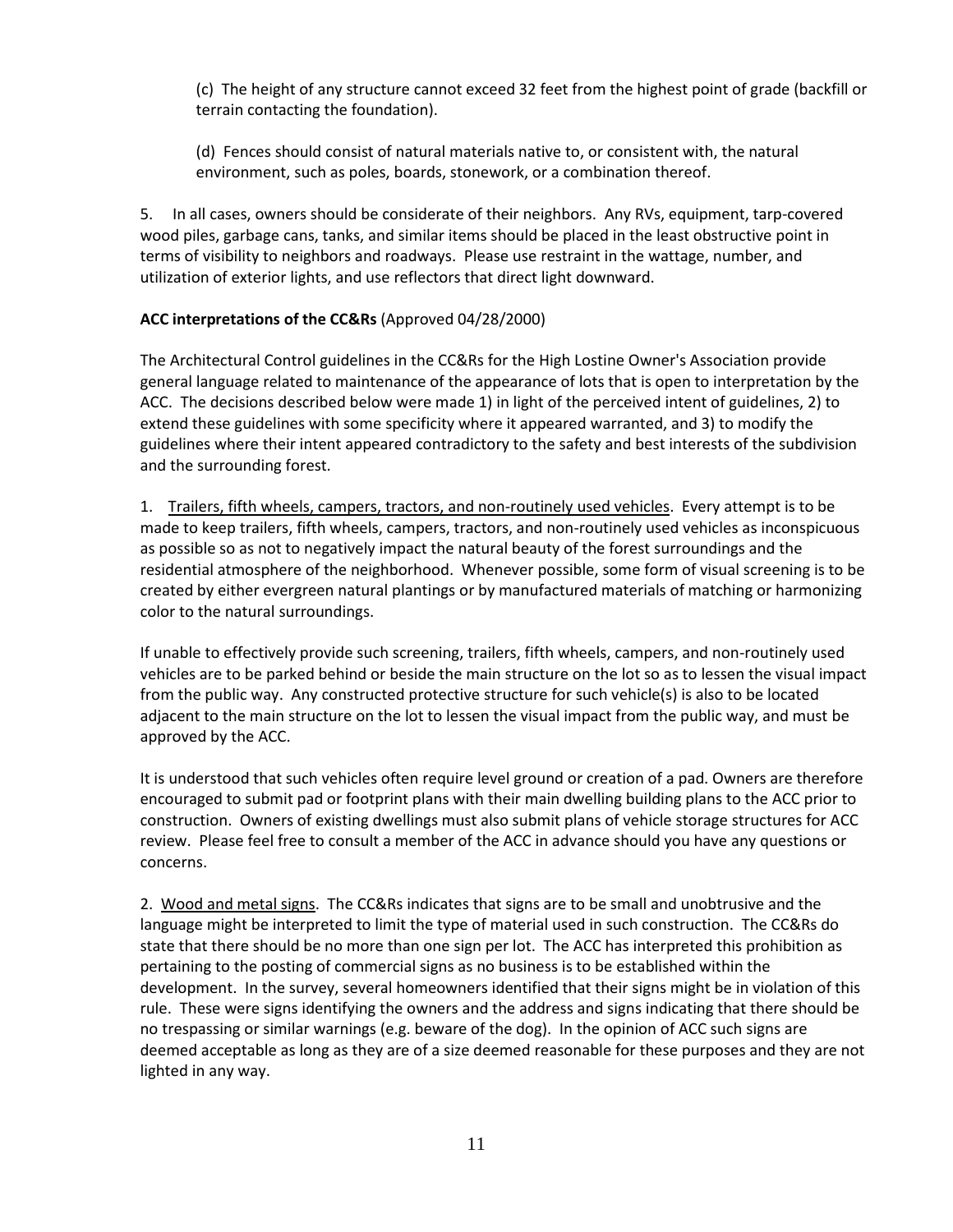Generally, signs identifying the owners would be posted at or near the entrance to the lot and may be constructed of wood or metal. The ACC would rather not be proscriptive on size, but would be happy to consult with any homeowner that has a question. Having placed a sign to identify the owners will still allow the posting of an additional signs for purposes of warning (e.g. no trespassing, beware of the dog). However, these additional signs should be confined to a single post or tree near the entrance to the lot.

3. Stand-alone metal gates. The CC&Rs make provisions related to fencing, but are not specific with respect to gates. Several homeowners have placed gates, most frequently made of metal, in the absence of fencing. Our records do not show that the ACC had been approached about the gates. The ACC has determined that the gates present as of April 1, 2002 were of a type and style similar to that used by the U.S. Forest Service and would be considered acceptable in the future. That is, a gate must be unobtrusive, simple, and be of natural (green, brown, earth tone) color if painted. Gates must be maintained in good repair and appearance.

The ACC does, however, note that the CC&Rs are specific about fencing. Since gates are usually integral parts of fences, it is believed that the nature and construction of the gate should be specified in applications to the ACC in the future. In the future (i.e. post May 1, 2002) an application should be submitted to the ACC for the installation of gates, even when they stand alone.

4. Removal of trees and brush for fire protection. The CC&Rs allow for removal of trees and shrubbery within the immediate area of the building site and limit removal, except with prior approval of the ACC, on other portions of the lot. The ACC desires that lots be managed to reduce the hazard from wildfire, and will therefore support the judicious removal of ladder fuels and thinning of trees consistent with guidance provided by the Wallowa County Wildfire Protection Plan (WCWPP). The removal of trees and brush is to be done judiciously, and is not an endorsement for over-thinning of trees or a requirement for removal of all brush. The intent of the CC&Rs is to maintain indigenous vegetation and a woodland quality on the High Lostine lots. A mixture of large and small trees should be retained when thinning trees. To assist in retaining natural grouping of vegetation, owners may elect to retain patches of more dense trees or brush provided they are well separated from other patches. The CC&Rs state that owners who over-thin their lots will be heavily fined. Therefore, the ACC encourages owners to meet but not exceed WCWPP guidance. The committee is working on an approach to clarify and interpret this issue. If you have questions, consult with a member of the ACC prior to your thinning activities.

## **Process for Submitting an Application to the ACC.**

1. Please submit an application as soon as plans are finalized, but no less than 90 days in advance of the intended construction start date. This will greatly reduce the potential for pre-construction delays in approval of the application.

2. Send the application to the chair of the ACC by email. If you do not have access to email, ground mail shall be used to send the application and the ACC response, however 35 day response times will replace the 28 day response times in parts 3 and 4 (Below). After the application has been received by all ACC committee members, the chair will contact you.

3. The ACC chair will provide a response to you within 28 days of when all ACC committee members have received the application. The response will either be approval, a request for additional written information, or a denial stating the points upon which the denial is based.

4. Submission of additional written information or a revision of a denied submittal will start a new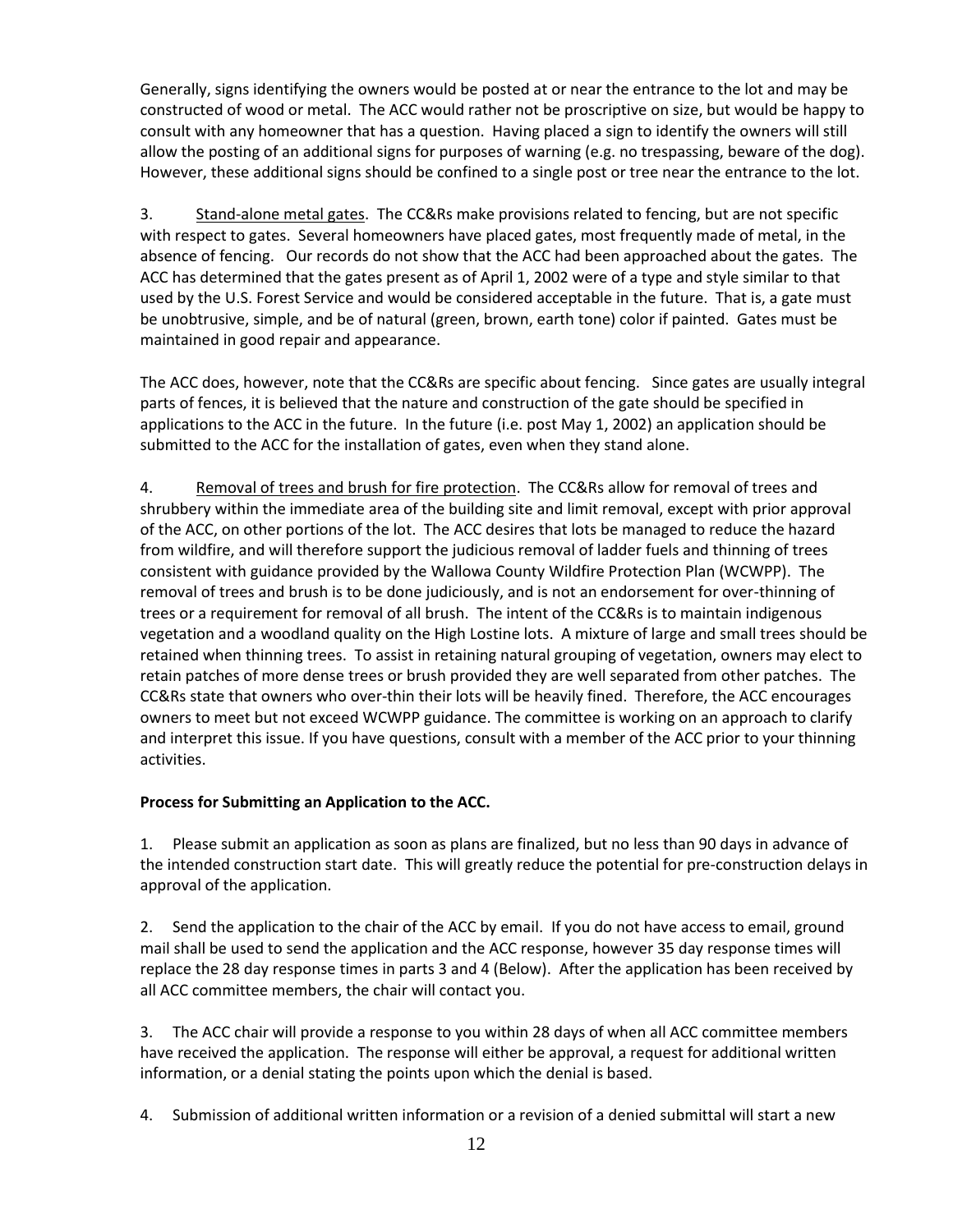'clock' of 28 days from the time when all ACC committee members have received the new information.

- 5. Once approval is granted by the ACC:
	- a. Any changes in construction type, siding or roof material, siding or roof color, elevation, or location of the improvement requires a revised application.
	- b. Failure to begin construction within 180 days after approval by the ACC requires that the owner resubmit the application and re-obtain approval from the ACC.
	- c. The exterior of any structure must be completed within 1 year, and other improvements (fences or other screens, exterior lighting) must be completed within 1 year.
	- d. Should the building process exceed one year, a request for extension of time must be submitted to the ACC (see "Application to ACC for Time Extension for Lot Improvements and Building Plans" below), with a copy of the most recent approved application.

## **CC&R Section 10 Property Use and Restrictions**

10.1 Improvements Permitted. See 10.5.6 below for further information.

## 10.2 Residential Use.

HLOA Policy Regarding Renters. (Approved 4/30/15 and 4/13/18 and 10/03/20)

The HLOA relies on volunteers to operate the fragile water system. Managing the health, safety and operational notifications to water users in emergencies is extremely difficult and complicated. Experience has demonstrated that the task is too complicated when homes are occupied by short-term transients. The number of long-term rentals also affects the HLOA tax status and may affect buyers' eligibility for some mortgages and insurance. Therefore rentals are restricted as follows:

- Rentals are not permitted for hotel, transient, or short-term stay purposes, e.g., AirBnB, HomeAway and other similar arrangements. Rental of units is restricted to long-term rentals of at least three months duration. Owners may have no more than one rental agreement in effect at any given time.
- No more than five lots within the subdivision may be used for rental purposes at any one time. If necessary, the Board will adopt procedures for allocating and managing rental options.
- The owner remains the point of contact for all formal communication regarding the HLOA;
- The owner remains responsible for all assessments;
- The owner is responsible for conveying information and responsibilities regarding the CC&Rs, water, fire, etc. to the renters, and should provide them with relevant copies of documents;
- The owners' rental leases must state that the renters may be evicted for failure to comply with the CC&R's;
- The owner is responsible for resolving any neighbors' complaints regarding the renters;
- Renters are welcome and encouraged to attend committee and membership meetings as well as social events, but they may not vote on any matters without a formal proxy;
- The Board of Directors, Secretary and Water Committee Chair, and Water Manager should be notified of all renters' and their contact information for use in emergencies, such as a "Boil Water Notice."

10.5.2 Animals. The language in the CC&Rs regarding permanently keeping horses and pack animals is confusing and has created substantial controversy in the past. At different times, lawyers have provided opposite interpretations to the Board. A committee recommended extensive limitations on when and how pack animals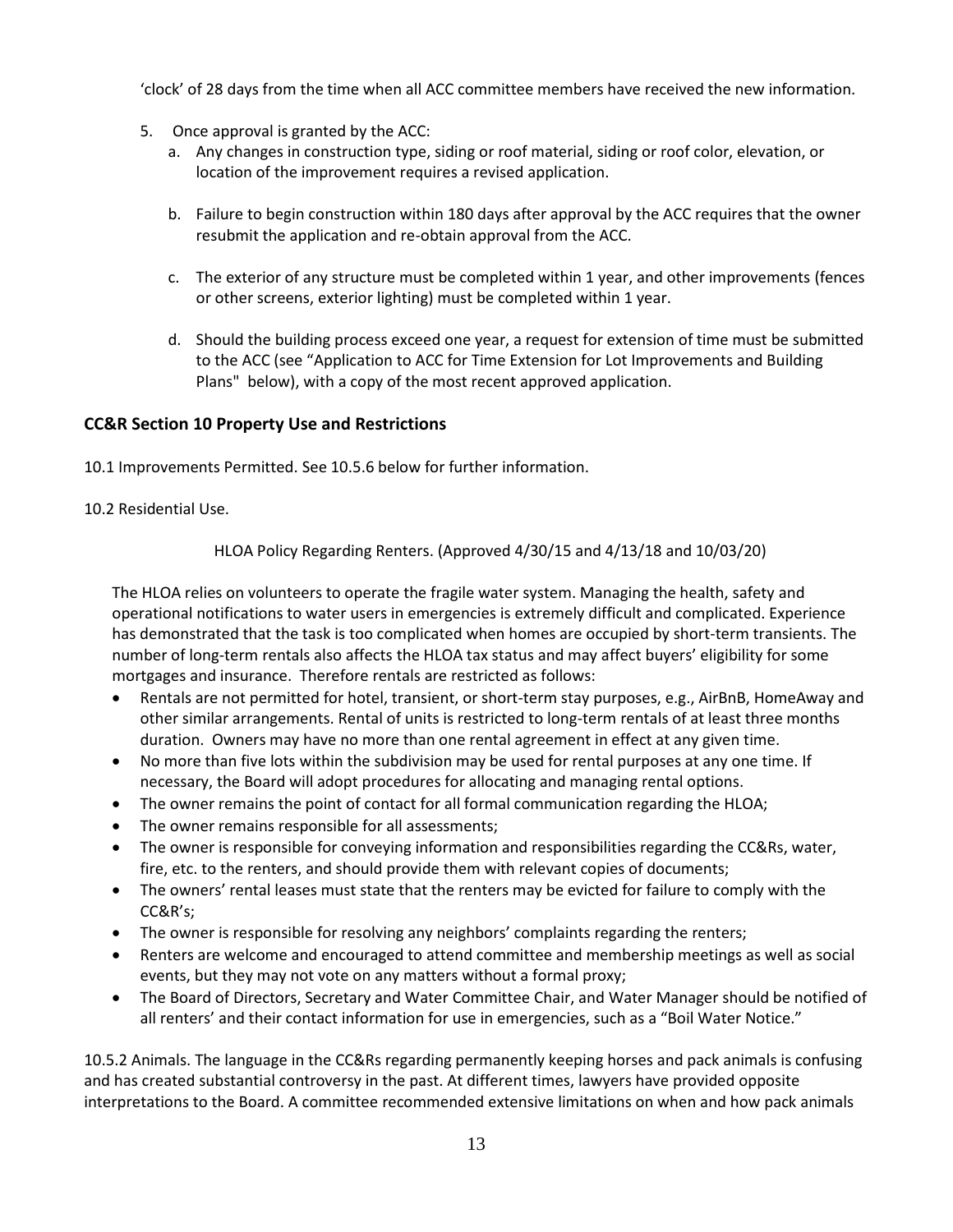may be managed and invited member input. Therefore, the Board adopted the following clarifying policy, which is consistent with the intent of the original creators of the CC&Rs:

#### 10.5.2. Pack Animals (Approved 04/13/2018)

Pack animals (e.g., horses, mules, llamas, etc.) are not allowed to be kept or raised within the High Lostine, either on a temporary or permanent basis. An exception may be made for the single current owner who was raising pack animals at the time the CC&Rs were adopted in 1995. The Board may adopt further provisions regarding how this single owner's pack animals may be managed, permanently and temporarily, if it becomes relevant. These provisions will be consistent with the original recommendations of the 2007 CC&R revision committee.

The CC&Rs are restated here: Each Owner and Occupant may keep a reasonable number of household pets which are not kept, bred, or raised for commercial purposes and which are reasonably controlled so as not to be a nuisance.

10.5.3 Parking. In this rural community, with large lots and abundant equipment, the Board has found the CC&Rs unnecessarily restrictive regarding screening recreational equipment. The Board declines to enforce the restrictions regarding visual screening, but encourages owners to be respectful of neighbors' views.

10.5.6 Temporary and Ancillary Structures (Pending with the ACC as of this publication date)

#### **WATER SYSTEM**

10.5.11 Water System. Operating and maintaining the HLOA water system is by far our most expensive and complicated activity. The HLOA water system currently consists of a community well (near the northern entrance to the subdivision), a 50,000 gallon water reservoir (on Lot 1100) and a distribution system linking the reservoir to each lot. The original system was bare-bones and in some respects substandard; it has been upgraded in many ways over the years, and will require additional upgrades in the future. Regulation of the system is currently under Oregon statutes and administrative rules for small systems. As the number of permanent residents increases in the HLOA development (probably in the very near future) we will be required to adhere to regulations that are considerably more complex and will require additional revenue. Planning now for a more complex and expensive infrastructure is essential. It is important that all owners have a basic understanding of how support of the water system is organized and their responsibilities for protecting the system.

Additional and extensive information is available from the High Lostine website, the Water System Committee and in the records of the Association. Owners are strongly encouraged to become familiar with the *HLOA Water System 30-Year Plan* available on the website. Following are key issues that are important for understanding and implementing the CC&Rs.

## Authority and Responsibility

The **members** of the HLOA are collectively responsible for assuring that we have a system for delivering safe drinking water to all our lots. With an aging, poorly designed system, and limited financial resources this presents a significant challenge. On behalf of the membership, the all-volunteer, elected Board plans for the long-term availability of water that meets state and federal standards for safety. The Board delegates much of the responsibility to an appointed all-volunteer Water Committee. This committee operates within the parameters described in (a) the *HLOA Water System 30-Year Plan* (approved 01/19/2019), (b) an extensive *Operations and Maintenance Manual* (updated periodically by the Water Committee and approved by the Board), and (c) within a Board-approved annual budget. The committee works extensively with rural-water-system experts. The Committee, Board and officers collaborate to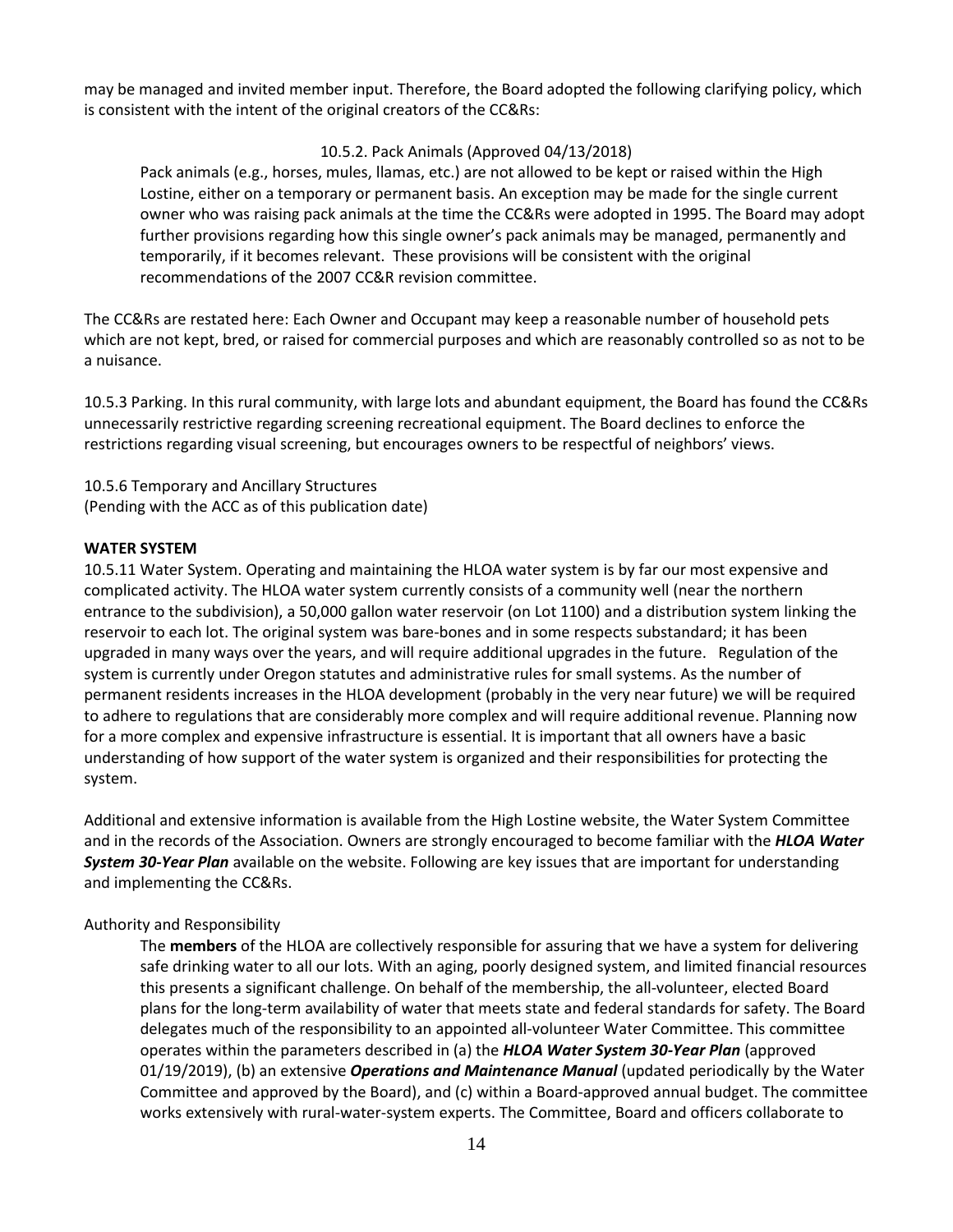provide transparent and comprehensive reports to the membership at the annual membership meeting and in occasional mailings, all available on the HLOA website. The Board appoints volunteer Water System Liaisons, who are trained by the state to carry out water sampling procedures. The Board is considering contracting with a part-time water system manager.

#### Financing

The HLOA finances the operations, maintenance and infrastructure development of the water system by membership vote of "special assessments" as proscribed in Section 8.2 of the CC&Rs. As of February, 2016, these assessments consist of two parts: an annual base fee that is the same for all lots, and a variable fee based upon the volume of water used in the previous year. Base fees are paid annually in June in advance. Use fees are paid in June for the preceding 12 months. The amounts are set annually by the Board, based upon input from the Water Committee and from the membership. For any given year, the two fees are available on the website. Water system collections are kept in a separate account by the Treasurer. The annual fees and budget include an amount that is set aside in reserve for capital improvements and assuring the long-term viability of the system. See the *HLOA Water System 30-Year Plan* on the website for a thorough explanation.

#### Policies

Following are formal policies that the Board has approved to guide the Water Committee's work, to inform owners of their responsibilities with respect to protecting their personal safety and safety of the water system, to allocate expenses between the association and owners, and to establish rights in a water system emergency.

Policy: Water System Participation (approved 1999 or 2000)

With one exception (a well developed prior to the creation of the HLOA), all owners must participate and contribute to maintenance of the HLOA water system. Private wells are not permitted. Formal water rights are being acquired by the HLOA on behalf of all members and the final permit will be formally secured in 2036 once most of the lots are developed.

Policy: Water System Ownership (approved a long-time ago)

The water system is owned by the Association. Only the water committee and water system liaisons have the authority to interact in any way with the community water system and settings. This includes the meter boxes and valves therein, pump house, reservoir, water mains, and valves on the mains and reservoir. The Association owns the service line into the meter box and equipment in the meter box. The lot owners own their service line from their house or standpipe back to where the line enters the meter box. Owners are not allowed to access meter boxes, and must notify a water committee member if there is an issue or concern with a meter box. Owners are encouraged to monitor their water usage from the above-ground meter read-out. In case of an emergency (for example, water line break/leak, loss of water supply, etc.) owners should contact a member of the water committee immediately to address potential contamination and/or system failure, to prevent water wastage, and to limit the owner's financial liability. (See highlostine.com website for listing).

Policy: Water Pressure Reducing Valve (approved a long-time ago)

Owners on the lower two-thirds of the system, such as along Lostine River Road, experience high water pressure that can damage plumbing and fixtures. Installing a pressure reducing valve on the owner's side of the service line is advisable to reduce this risk. Such valves are the responsibility of owners, not the HLOA.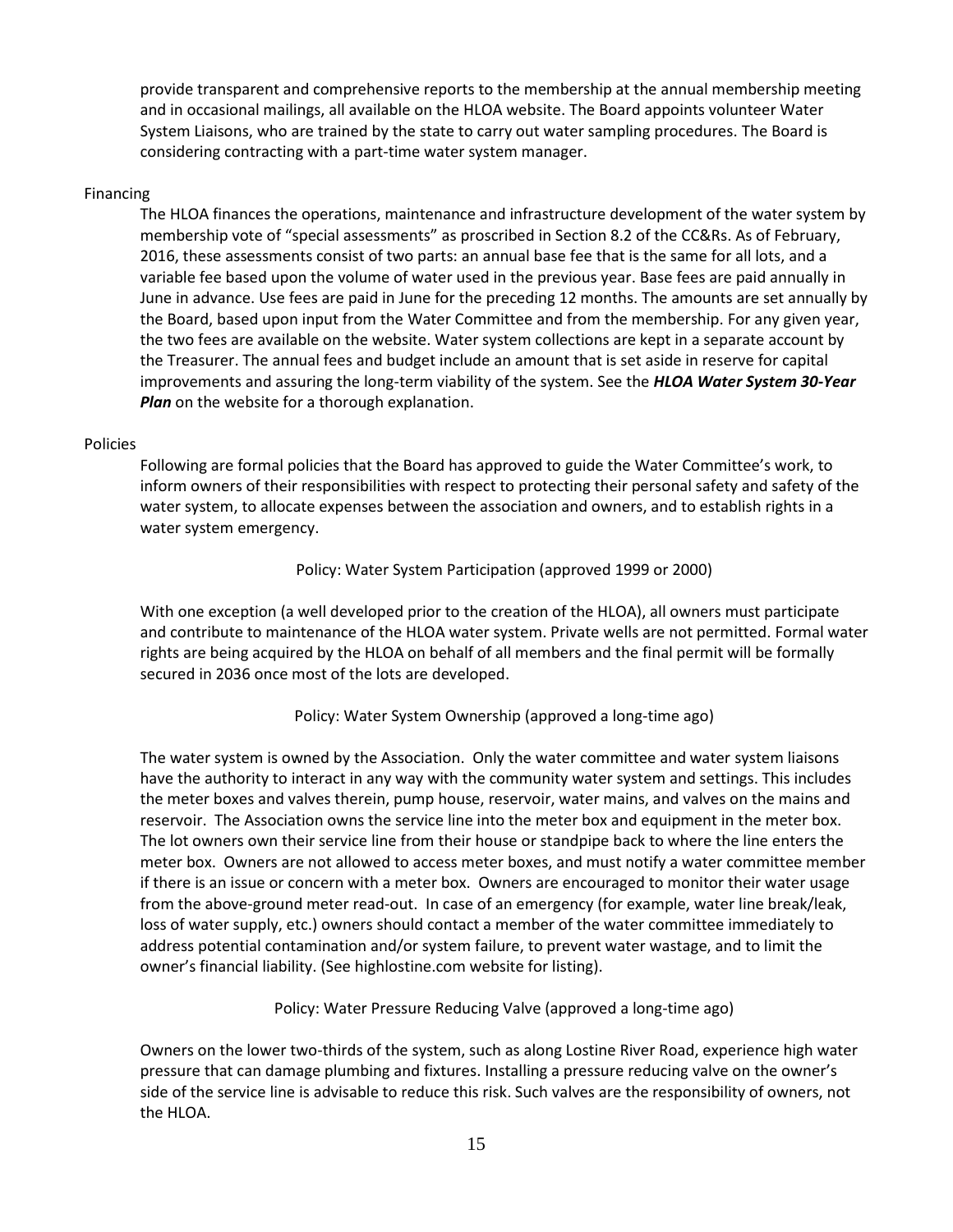#### Policy: Preventing Contamination of the Water System (approved 4/14/2001)

Owners are responsible for ensuring that vacuum-breaking devices are installed on all outlets on the owner's side of the meter box in order to (a) prevent back-siphoning of water from outside the water system into an owner's plumbing system and service line and (b) provide secondary protection of the community water system. Contamination from back-siphoning can occur when there is a drop in, or loss of, water pressure within either the owner's portion or the community portion of the water system. [Addendum to original policy: In 2006 and thereafter, the HLOA installed a backflow prevention valve(s) in each HLOA-owned meter box to protect the community water system, however grit may become lodged in this valve and cause incomplete sealing.] To prevent back-siphoning, owners are responsible for (1) ensuring their plumber installs vacuum-breaking devices on their exterior faucets (including those in garages and shops), outside standpipes, and irrigation lines and (2) ensuring hoses are not left in puddles, buckets, pesticide sprayers, watering troughs, pools, and other containers.

Policy: Protection Against Superheated Water in Home (approved 12/16/2006)

Owners are responsible for ensuring their plumber installs device(s) that protect against formation of superheated water. In the presence of a backflow prevention valve (which are required by law and are in each lot's meter box), if both the hot water heater thermostat and the hot water heater temperature and pressure (T&P) valve malfunctioned simultaneously, superheated water can cause water heaters to explode or can allow scalding steam to be released from faucets upon use. (Additional detail on highlostine.com Water System page.)

## Policy: Low Lead/Remote Read Meter Requirement (Approved 04/29/2016, amended 10/13/2018, edited 11/2021)

Beginning in 2015, remote-read low-lead water meters are mandatory for all new meter installations, and all existing old style meters are being replaced in 2019. The HLOA purchases and supplies the meter and the owner reimburses the HLOA for the cost of the meter and shipping. However, installed water meters are the property of the HLOA. The charge for meter installation is paid by the owner to the trades people who perform the installation.

Policy: Water Meter Setters for Improved Structural Integrity (Approved 11/2016, edited 11/2021)

A "meter setter" strengthens the connection to water lines on the HLOA-side and owner-side of a meter. Beginning November 2016 addition of a meter setter onto a meter is mandatory when excavation is being performed to install a meter or repair/replace any part of the water system in/near the meter box. Where connections to two lots exist in a meter box, this policy applies to both connections. The HLOA water system operating account pays for the meter setter and one hour of labor to connect the setter to the pipes.

Policy: Requests for Partial Mitigation of a Water Bill (Approved 09/14/2013)

Owners are responsible for the integrity of their service line (i.e., the line from their meter to points of water use on their lots) and the use of water indicated by the annual reading of the water meter. In no case will a bill be reduced when a problem arises as a result of owner's negligence. However, there may be circumstances that the HLOA may consider partial mitigation of a water bill for cause. Owners may request partial mitigation of their water bill through the Water Committee. The request should document the reasons for the request in writing. If the excess bill arises through some failure in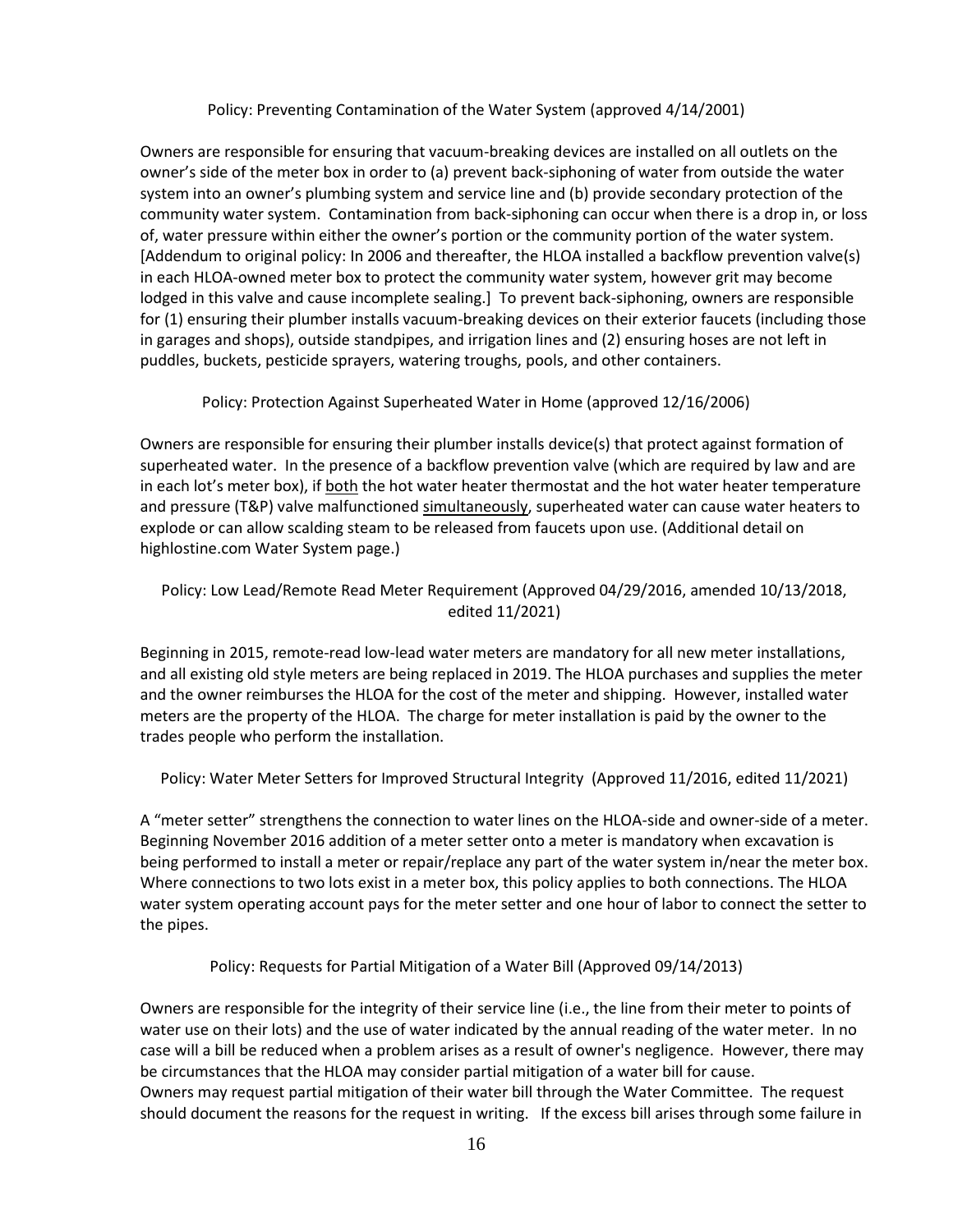the service line, frozen water lines, or similar failure the request should document the nature of the problem, when the problem was observed, and when appropriate repairs were made. The water committee will consider requests individually and make a documented judgment on the extent of the reduction that would be appropriate. This will be made in the form of a recommendation to the Board, with the Board having the final power to determine whether the reduction has been properly justified and finally determines the amount of the reduction. Water committee and Board members are not allowed to participate in discussions of and voting on reductions requested of their own bills.

Policy for Shutting Off Water to a Lot. (Approved: 09/14/2013; amended 05/03/2019)

The Water Committee is authorized to shut-off and lock (if necessary) the water supply to a lot for the following reasons:

- 1. Temporarily interrupt service to a lot or group of lots (i.e. determined by the distribution system) to prevent loss of water from a leak on the owner's service line or on a section of main that supplies an owner's service line. A leak can easily double or triple (or more) the normal daily water use of the entire HLOA. Contractors are sometimes slow in responding to a request to repair a leak, resulting in increased pumping cost and unnecessary drawdown of the aquifer.
- 2. Temporarily interrupt service to a lot or group of lots (i.e. determined by the distribution system) to allow a leak to be located or to allow repairs to be made. Owners shall be notified in advance for leak location and when repairs are planned. No notification would be required in an emergency (e.g., a main break).
- 3. An emergency exists that compromises the supply of water to other lots. This would generally be a break in the service line or section of main that supplies the service line, pipes within structures, or faults in lines that are used outside structures.
- 4. The owner's service line jeopardizes the safety of the system. This contingency is most likely to occur if the owners' system poses a risk of cross connections with sewer or septic tank service, an owners' system has a second supply of water whose safety has not been confirmed by appropriate tests, or an owner fails to take precautions to avoid cross connections (classically illustrated by a hose immersed in a bucket, pool, horse trough, etc.)
- 5. For non-payment of water bills including bills for reimbursing the HLOA water system for required work performed by contractors. Water may be shut off in the event of non-payment of water bills, as determined by the Treasurer after repeated attempts to collect, and in no case later than the next water billing cycle. The treasurer will consult with the Board, and direct the water committee to turn an owner's water off. If a bill is under negotiation, water may not be shut off.

Policy: Water Limit for Sprinklers in a Wildfire (Approved 05 03 2019)

To provide for at least one hour of water application in the event of a fire, owners installing sprinklers that rely on the community water system are limited to a total of eight gallons per minute (for example, eight sprinklers running at 1 gallon/minute). The Fire Committee may approve up to a total of 16 gallons per minute in unique situations. Owners are strongly encouraged to consult with the Committee before purchasing sprinklers, and to understand the best sprinkler placement. Owners are not prohibited from installing sprinkler systems that use a water source different than the HLOA community water system, in which case the above volume limits do not apply.

Policy: Private Water Tanks Filled Without Charge Annually (Approved 05 01 21) To support the use of private water tanks to help protect structures from a wildfire, an owner will not be charged for water used to fill their tank up to once per year. The owner must submit a copy of the purchased tank to the water committee showing the volume of the tank. That volume will be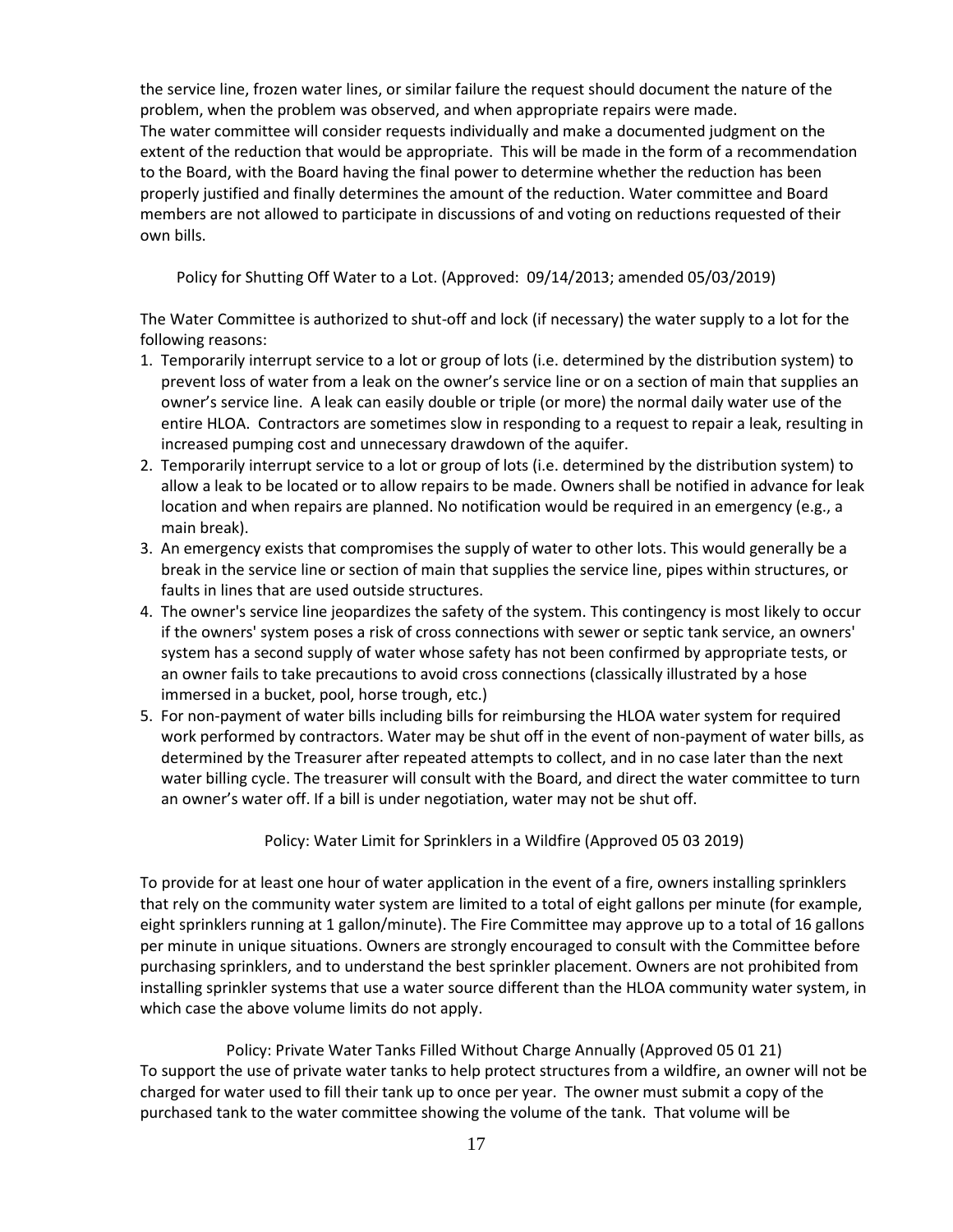subtracted from the owner's annual water use each year that the tank is filled. Tanks must be filled before July  $1<sup>st</sup>$  each year.

## Additional Owners' Responsibilities

Owners' use of and interaction with the HLOA water system can have catastrophic effects. These include risks of draining the entire reservoir, causing excessive pumping, contaminating the entire system, and causing a break requiring extended system shutdown. Consequently, owners have the following responsibilities:

- Prior to connection to the water system, the owner must (a) notify and discuss their connection with the water committee, (b) complete the Application for Connection to the HLOA Community Water System (available on highlostine.com website), and (c) receive written approval from the water committee. Do NOT assume all contractors know and understand the HLOA requirements.
- The shut-off valve in the meter box is owned by the Association and should **not** be used by owners or plumbers hired by owners. Service lines extending from the main to meter boxes were installed in 1981 using substandard pipe. Therefore, use of this valve produces stress on the substandard pipe and can cause a break. If you intend to regularly or seasonally turn the water to your house on and off, you must install at your cost a second shut-off valve (including drain) near your house.
- Breaks sometimes occur on the owners' side of the meter (between the house or standpipe and the connection to the meter). Owners are responsible for the cost of repairs that occur on their side of the meter. In the event of a leak or break, it is highly recommended that the owner instruct the plumber to use HDPE pipe with a compression fitting, with all pipe and fittings rated at 250 pounds square inch or greater. During repair/replacement, to the extent possible, avoid introducing elbows/bends in the pipe. Elbows/bends distort flow and contribute to water hammer, a transient increase in water pressure resulting from closing of shut-off valves. Please notify the Water Committee before scheduling a repair.
- Comply with directives from the HLOA officers, Water System Liaisons and Water Committee in the event of an emergency and during system maintenance. It is important that owners NOT use water while the Water Committee is in the process of repairing and decontaminating the system.
- Owners are encouraged to use water conservation practices to reduce their water bill and protect our limited aquifer; this is particularly true in the late summer and fall when the aquifer is less charged.
- **Contact a water committee member (listed on www.highlostine.com) who is a full-time resident** if you notice a red flashing light on the pump house or experience loss of water pressure.
- Please pay water bills promptly or notify the Treasurer if you desire a payment plan.

## **Section 11. Right of Entry; Fines**

Policy for Right of Entry; Fines (Approved 8/15/2021)

The CC&Rs provide extensive, nearly unlimited authority for enforcement of the provisions in governing documents. Without waiving its right to subsequently exercise any other remedy, this policy provides formal procedures as follows:

- 1. Right of Entry for Water System Maintenance.
	- (a) In the event of an emergency that threatens the integrity of the community water system, the Board or its authorized representative shall have the right to enter any lot without notice and regardless of whether the owner is present at the time or not.
	- (b) After not less than fifteen (15) days written notice to the affected Owner, the Board of Directors or its authorized representative or contractor shall have the right to enter upon any lot for non-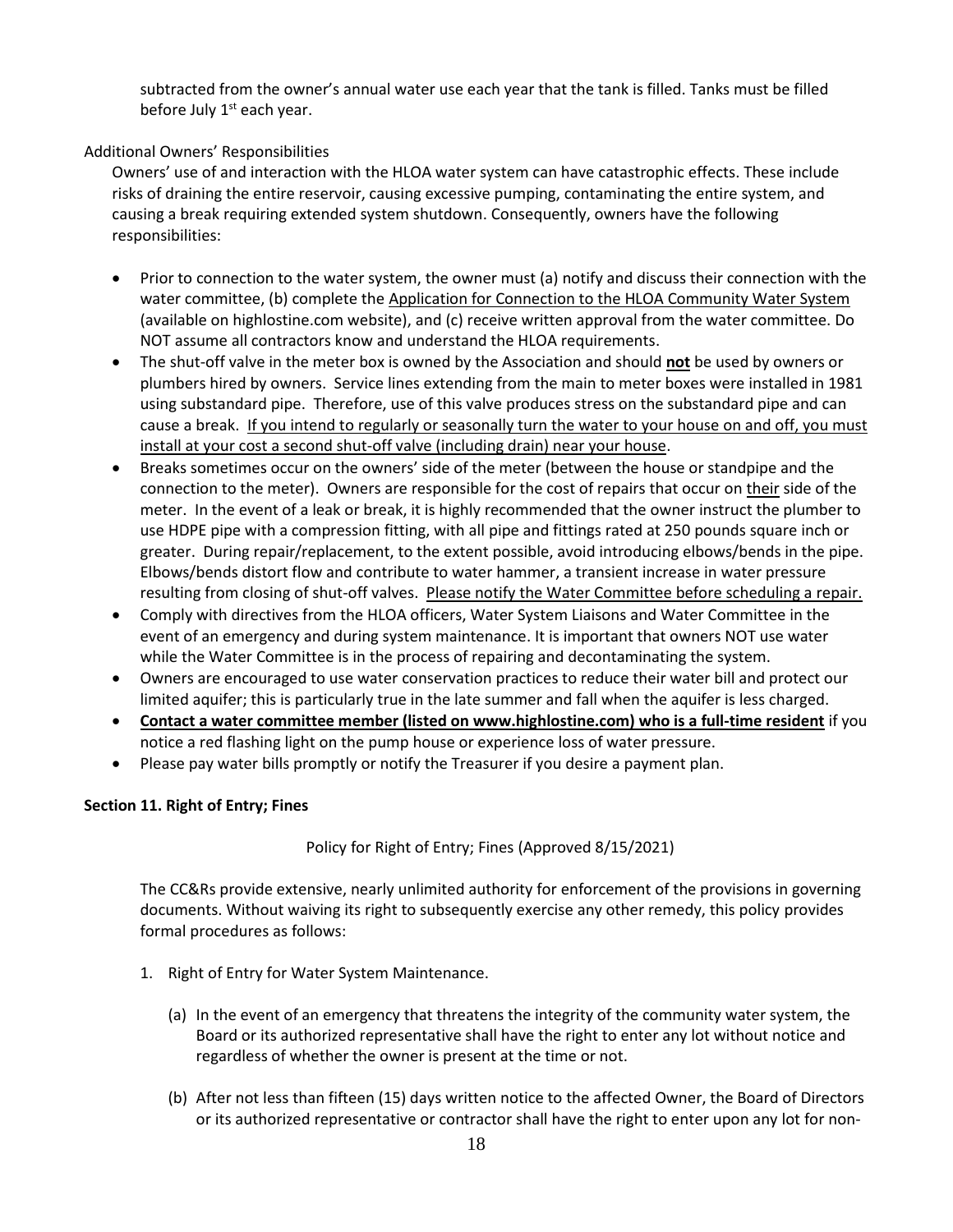emergency maintenance of the community water system, regardless of whether or not the owner is present.

2. Fines for Failure to Comply with Property Use and Restrictions

An Owner who violates the provision of the CC&Rs and/or the *Companion Document* regarding property use and restrictions is provided written notice, in reasonable detail, setting forth the violation and required corrective action. If the owner fails to comply within 30 days, or if the problem is repeated, procedures may be initiated for levying a fine.

The Board provides written notice to the owner that the procedure for levying fines has begun. The owner has thirty (30) days after the effective date of this second notice to either (a) contact the board with documentation of a process which will remedy the situation or (b) request in writing a hearing with the Board. If neither occurs, fining will commence. If the owner requests a hearing, the Board will conduct a hearing within 30 days and decide if fining continues to be warranted.

If a satisfactory resolution is not reached, the Board will notify the owner that a fine is levied as follows:

| (a) first offense | \$25 |
|-------------------|------|
|-------------------|------|

| \$50 |
|------|
|      |

(c) third and each subsequent offense \$100

For on-going problems, each 30 days that the problem is not corrected will constitute an additional violation.

If the Owner fails to pay a fine within thirty (30) days after the effective date of such written notification, the Board may also charge late fees, interest, administrative expenses, collection costs and attorney's fees as described in Section 8 regarding collection of assessments.

3. Fines and Right of Entry for Failure to Comply with Architecture Control Provisions.

If the ACC determines that an Owner has not constructed, remodeled or modified an improvement consistent with the specifications of a required ACC approval or has constructed, remodeled, or modified an improvement without obtaining ACC approval the following steps apply:

- (a) The ACC notifies the Owner in writing that failure to commence diligently remedying such noncompliance within 30 days will result in referral of the matter to the Board.
- (b) If the problem is not remedied within 30 days, the Board shall request the owner's presence at a hearing.
- (c) The Board will take action commensurate with the magnitude of the problem up to and including all provisions allowed in the CC&Rs.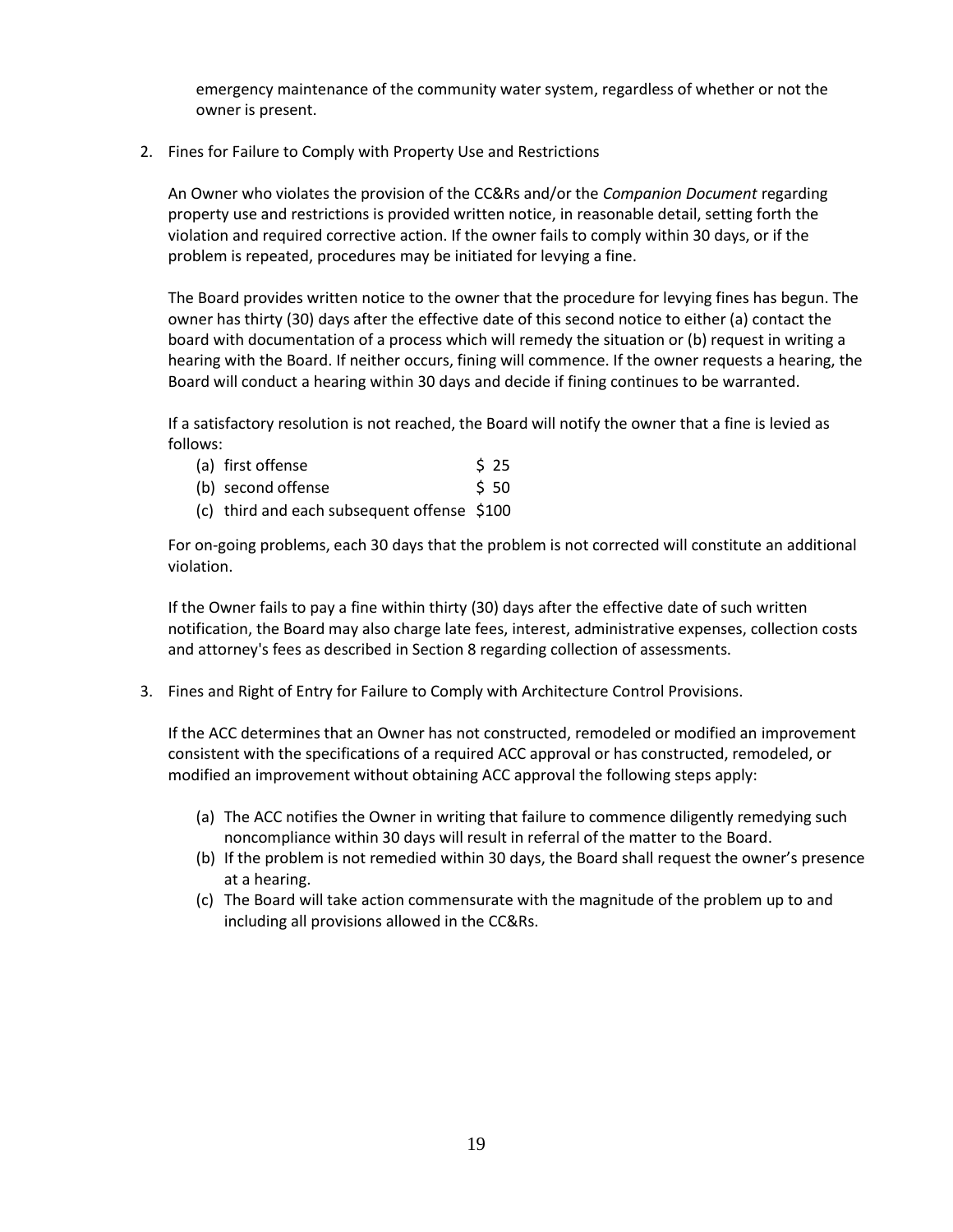## **Common Areas: Tamarack Lane, Lots 1100 and 3500**

The HLOA has three properties held in common.

- Lot 3500 is located on Lostine River Road. A rough trail provides river access for recreational use by all members of the HLOA. The area is intentionally left undeveloped; there are risks associated with recreation near and in the Lostine River. Owners assume all responsibility for damage or harm associated with using this property.
- Lot 1100 is located on the western perimeter of the development and includes the water system tank. The Association is currently working with authorities to reduce the risk of wildfire on this lot.
- The Association is responsible for maintenance and winter snow removal on Tamarack Lane. From time to time, and as funds allow, the Board authorizes expenditures for improving the road. Each fall the Board approves a snow removal plan using a contractor. The Association will make reasonable effort to provide safe and reliable road conditions, but cannot guarantee that the road will always be passable. Owners are expected to have vehicles that are appropriate for a minimally maintained mountain road that will include difficult travel during winter weather where accumulated snow and ice are present. The Board created an ad hoc committee (February, 2017); owners on Tamarack are encouraged to coordinate winter maintenance efforts and provide input to the Board through this committee.

## **Conflict/Dispute Resolution Guidelines (Approved 04/23/2004)**

The following principles, adopted from the Community Association Institute, are used by the Board to guide resolution when two or more owners have a conflict regarding interpretation or application of the HLOA governance documents.

- Any owner who feels aggrieved by any other owner is expected to communicate with that owner in a respectful manner to try to arrive at a resolution of the problem.
- If the problem persists in spite of efforts to resolve it, the aggrieved owner will write a letter to the Board of Directors describing the problem and the steps taken to date to resolve it.
- Upon receipt of such a letter a member of the Board will discuss the situation with the owner against whom the complaint has been registered.
- If the problem continues to exist the aggrieved owner needs to notify the Board again.
- At this point a formal letter should be sent to the offending owner describing the complaint, the sections of the CC&Rs and Bylaws that have been violated, the steps taken to resolve the problem, and potential consequences if the owner does not correct the problem.
- If the problem is still not corrected, the Board needs to notify both owners that a fair hearing to examine all sides of the issue will be scheduled at the convenience of all parties.
- After hearing all the concerns, the Board will advise those involved when to expect a decision.
- After a decision is made all parties need to be notified in writing as to the determination of the Board.

## **Additional Information and Resources**

Living With Wildlife:

The High Lostine Development is adjacent to a wilderness and national forest. Consequently, many wild animals travel through and live in our development. Owners are strongly encouraged to be familiar with the guidelines of the ODFW regarding wild animals and human contact and living with wildlife. Information can be found at: [www.dfw.state.or.us/wildlife/living\\_with/](http://www.dfw.state.or.us/wildlife/living_with/)

Disclaimer: The HLOA will not be held responsible for any adverse consequences following wild animal behavior in the subdivision, including damage to persons or property.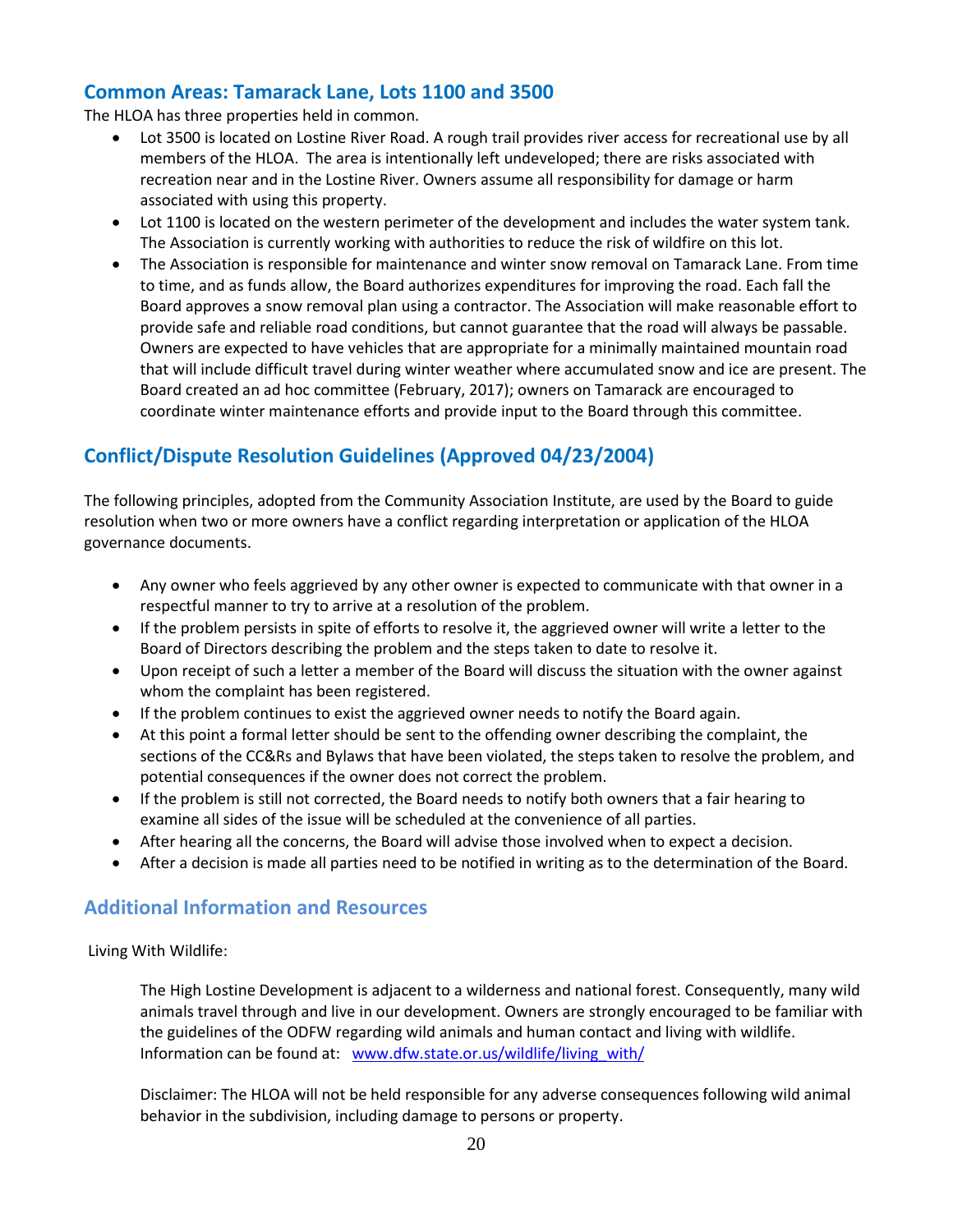Additional Owners' Responsibilities Regarding Water and Fire

Disclaimer: The HLOA is not liable for damage or losses due to a fire. The HLOA water system is primarily for household use and has limited capacity to counter a fire.

Owners are encouraged to study the information found on the HLOA website (see HLOA Activities -- Fire Committee) and to consider one or more of the following mitigations, which are voluntary.

- Have garden hoses and sprinklers pre-deployed or at the ready during fire season. Special lowvolume sprinklers should be used per HLOA water policies – contact the water committee before making a purchase.
- Extend the time your sprinklers can run by using a supplemental or alternative source of water. Owners can purchase their own several-thousand gallon tank (collapsible or solid) and fill it by July 1 each year without being charged for the water. Owners with lots adjacent to the river can use river water to extend the run time of their sprinklers by purchasing their own pumping and delivery equipment.
- Reduce fuel load by thinning.

Firefighting equipment (barrels containing water hoses and nozzles, and hydrants) are available to owners. Operation instructions are on a laminated sheet of card underneath the lid. Barrels are locked; to open the lock dial the combination to numerals 2-0-1-1. The shackle (upside down U) must be strongly depressed and released to disengage the latch so the lock will open. See the **operation instructions sheet underneath the barrel lid** for instructions about when and how to use the equipment. Participate in training when offered.

Individual owners may have additional firefighting equipment available. The HLOA is not responsible for use of this equipment.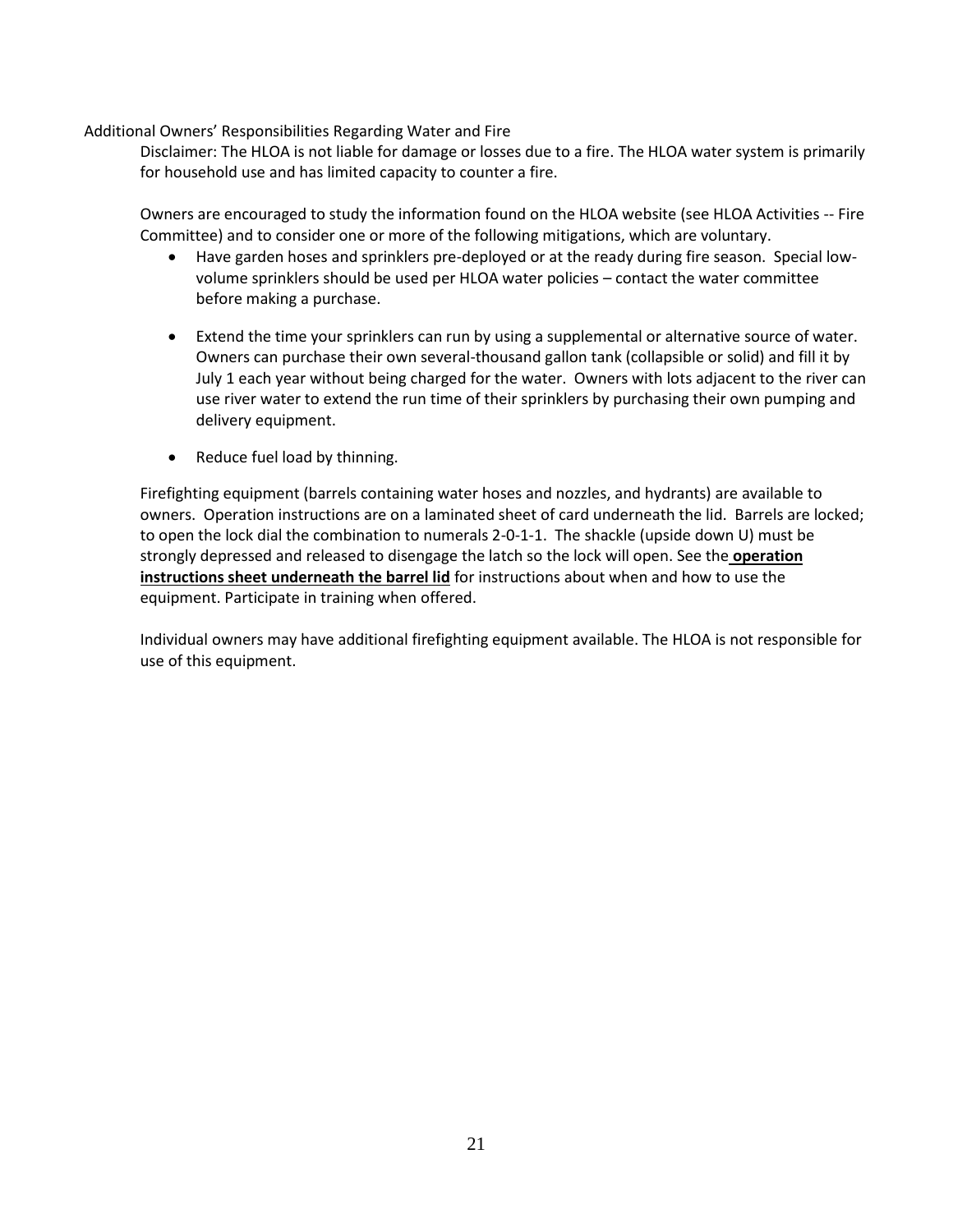# **APPENDIX Financial Policies and Procedures**

Approved 10/3/2020

These policies and procedures are designed to assure that HLOA revenues and expenditures are managed in a timely and accurate manner. They provide an appropriate degree of division of authority as well as oversight and accountability to the members of the association for an organization of our size. These have been approved by the Board of Directors October 3, 2020.

## **Authority**

The Board has accountability for all financial activities of the association. Duties are delegated as follows:

- The Treasurer is elected annually by the Board. The Treasurer is not a Board member. The Treasurer is responsible for the operations and management of financial activities as outlined below.
- Officers and committee chairs are authorized to make expenditures as approved by the Board through annual budgets and special one-time actions. These expenditures are coordinated and managed by the Treasurer.
- One director or officer provides auditing oversight of the Treasurer's records.

## **Fiscal Year**

The HLOA records are maintained on a cash (not accrual) basis for the fiscal year beginning on January 1 and ending December 31. In addition, the Water Committee uses the Treasurer's reports to create water-year reports for April 1-March 31.

## **Banking**

The Board determines which banking institutions will be used for specific purposes, assuring that all funds are kept in FDIC insured institutions. To the extent possible the HLOA seeks bank accounts that pay interest, but does not otherwise make financial investments. The Board may approve certificates of deposit for reserve account funds to the extent allowed by Oregon statutes.

Currently the HLOA maintains three separate accounts at the Community Bank in Enterprise, Oregon: (a) the general fund checking account, (b) the water system fund checking account and (c) the water system reserve fund savings account. The Treasurer and Secretary are the authorized signatories on the accounts and share the password for on-line banking.

## **Security**

The Treasurer assures that the following items are safely stored, and could be obtained by the HLOA officers in an emergency: blank check stock, passwords for bank accounts, owner invoice and payment records, banking records and the revenue and transaction logs for each account. When a new Treasurer is appointed, passwords are changed, signatories are updated, and final bank statements are reviewed by a Board member. Post Office Box keys are kept by the Treasurer and President .

## **Budgets and Assessments**

See Section 8 of the *Companion Document*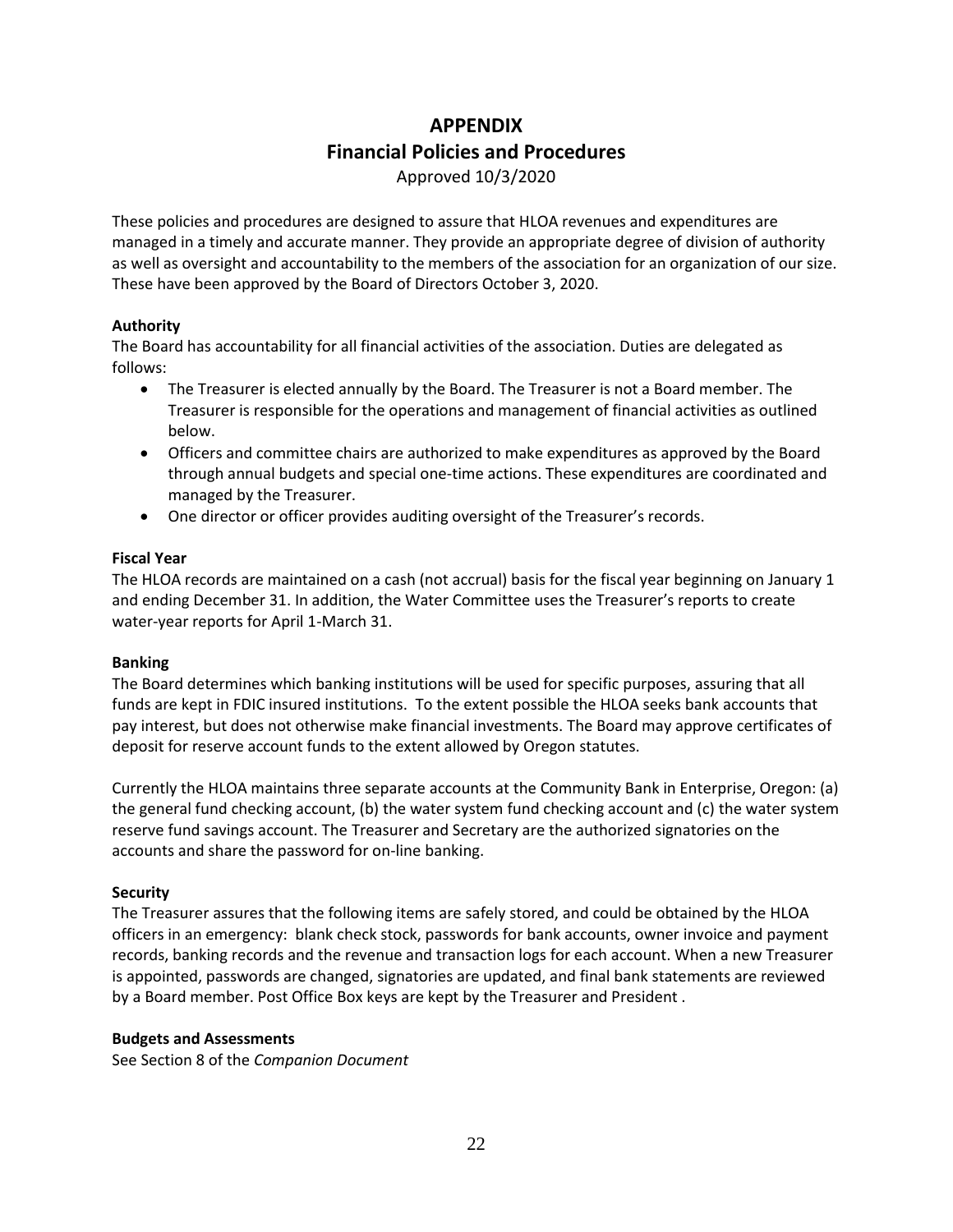## **Vendors and Contractors**

In securing materials, supplies and services the HLOA seeks providers who meet high standards for expertise and integrity, and who offer acceptable quality at a reasonable price. Bids from multiple vendors are sought whenever possible by committees and/or the board, with final selection either determined or delegated by the Board. Contracts must have a clear scope of work, accountability for deliverables, reasonable remuneration and a schedule of payments. The President is the only authorized signer on contracts unless specifically delegated by the Board. The Board may reimburse HLOA members for expenses incurred on the association's behalf, but generally does not contract with members for services.

## **Record Keeping and Retention**

The Treasurer creates and stores the following records:

- A printout of the monthly bank statements for all accounts, including copies of electronically written checks
- A duplicate carbon copy of all hand-written checks
- All voided HLOA checks
- Original checks to the HLOA that have been deposited electronically
- An electronic *Revenue and Expenditure Register* of all income and expenditure transactions by account for each year
- A dated invoice for every expenditure filed by vendor
- An *Owner Invoice and Payment Register* of HLOA regular, water and special assessments
- Annual tax forms

Registers are printed annually and kept permanently. Year-end bank statements are retained permanently. Invoices, check copies, and monthly bank statements are retained for five years. A year end summary is filed by the Secretary with the corporate records.

## **Accounts Receivable (Income)**

The Treasurer sends invoices to members for assessments as directed by the Board and in accordance with *Companion Document* Section 8. General assessments are billed in January; water assessments in the spring; special assessments as they arise. The Treasurer keeps an *Owner Invoice and Payment Register* of all invoices to and payments from owners.

All funds come to the HLOA via check mailed to the post office box in Lostine. (Exceptions are rare and discouraged by the Treasurer.) The Treasurer picks up the mail at least monthly. Checks are endorsed and deposited electronically within 72 hours. The paper copy is dated and filed in the income file. The record of payment is noted in the *Owner Invoice and Payment Register* and the *Revenue and Expenditure Register*.

Occasionally the Treasurer is given a check as a special donation from an owner or from a grant. The Board directs how these funds will be deposited and used. The HLOA does not use any cash for transactions.

Lot Turnover: when a lot is sold the Treasurer and Secretary work with the appropriate title company to assure that the HLOA receives all outstanding payments at sale closure.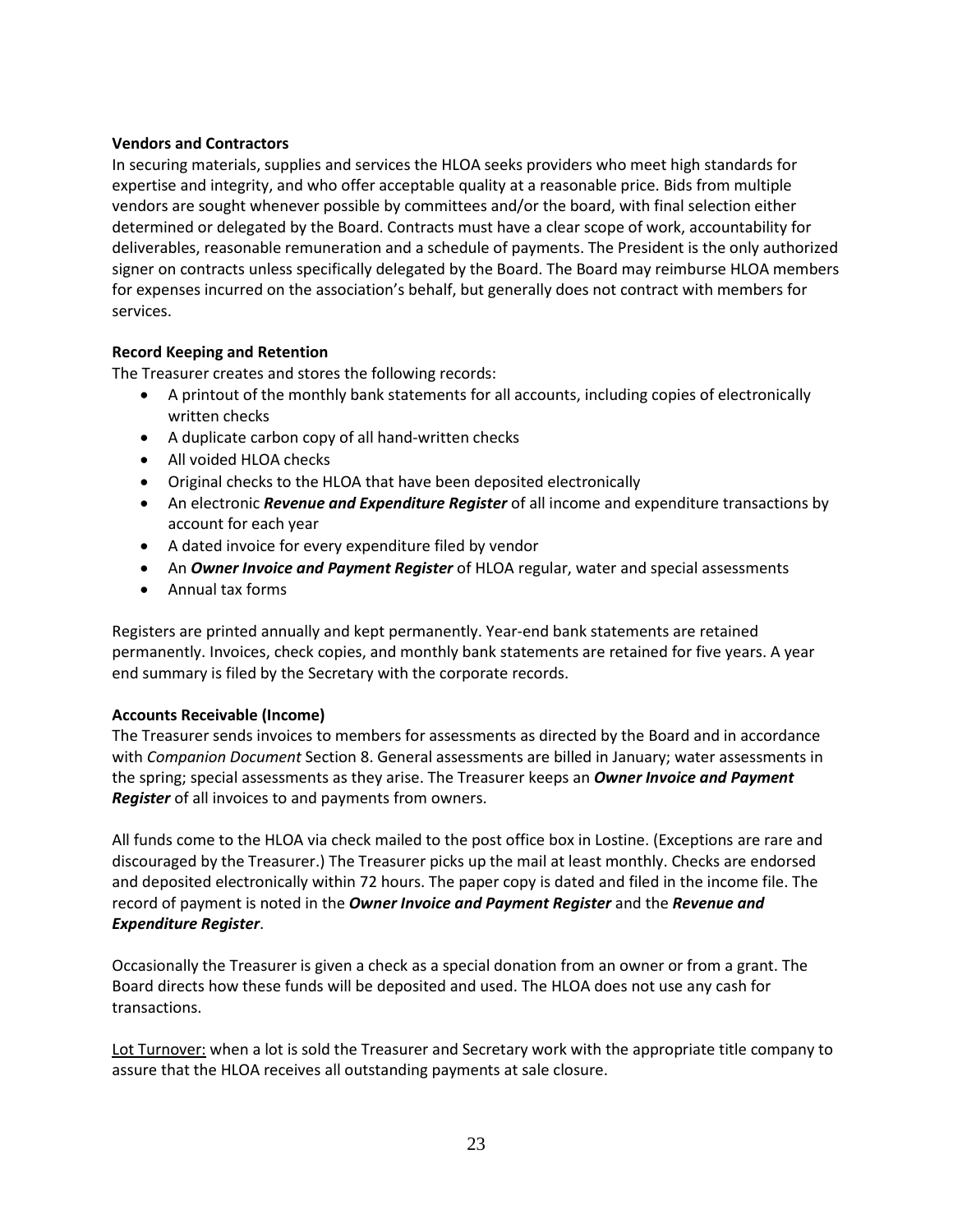Late Payment: All HLOA invoices are due in 30 days. The Treasurer follows a prescribed schedule of timely reminders that is fair and consistent across the membership. The Treasurer keeps the Board informed regarding owners whose accounts fall seriously behind. See Section 8.6 of the *Companion Document* for the HLOA policy on additional notice and Late Payment Penalty Fee schedule for late payments. Notices and penalties are tracked in the *Owner Invoice and Payment Register.*

#### **Accounts Payable**

Disbursements: the Treasurer is authorized to disburse funds from the general account and the water account that have been approved by the Board. Approval may be through an annual budget process, a specific expense or "in perpetuity" for routine on-going expenses. Invoices related to the water system account are reviewed for accuracy by the Water Committee Chair prior to payment. The Treasurer seeks guidance from the officers if there is any uncertainty regarding appropriateness or accuracy of an invoice. Bills are paid promptly using electronic payment when possible, or by paper check. A copy of the bill, together with any related receipt, purchase order and packing slips are marked paid and filed by vendor. The payments are recorded in the Treasurer's *Revenue and Expenditures Register*.

#### **Reserve Account**

The Reserve Account is managed in accordance with Federal Internal Revenue Service regulations and Oregon state law. A full description of the reserve account is addressed in Section 10.5.11 in the *Companion Document*. Transfers into the Reserve Account are for capital improvements only and managed as part of the Water Committee Budget approval process. Transfers out of the Reserve Account require specific Board approval to assure they are consistent with regulations and the *"30 Year HLOA Water System Plan Long-term Plan"*. If the Board determines that borrowing from the reserve account is necessary for other purposes, approval will be accompanied with a repayment plan, such as a special assessment voting process. Reserve Account funds are expended only by transferring an appropriate sum to the Water System Account.

#### **Reconciliation**



Within 60 days after the monthly closing, the Treasurer downloads the monthly bank statement and reconciles the bank balances and individual transactions with the *Revenue and Expenditures Register*. The Treasurer assures that proper documentation for all invoices are filed and any problems reconciled. Once everything is in agreement the Treasurer signs, dates, and files the bank statement. Her signature indicates that HLOA records and Bank Records are in agreement.

At least twice per year an officer of the Board compares the account balances in the association records with the balances in the bank records. Any discrepancies are reconciled. Once per year (in January) this review officer obtains the balances directly from the bank (by logging on electronically or visiting the bank) and compares these to the HLOA Treasurer's records, reconciling any discrepancies. The officer verifies that documentation for checks paid to the Treasurer have appropriate documentation. The reviewing officer completes and signs an auditing report. In addition the officer may select a sample of invoices and verify that documentation is complete by signing the invoice.

## **Reporting**

The Treasurer prints and files a year-end report of the *Revenues and Expenditures Register* and the *Owner Invoice and Payment Register*. The Treasurer prepares additional summary reports for Board and membership meetings. These are designed to help the Board with budgeting and to inform the membership about the use of their assessments. The Water Committee receives detailed logs of expenditures and revenues from that account for the purposes of water budget management.